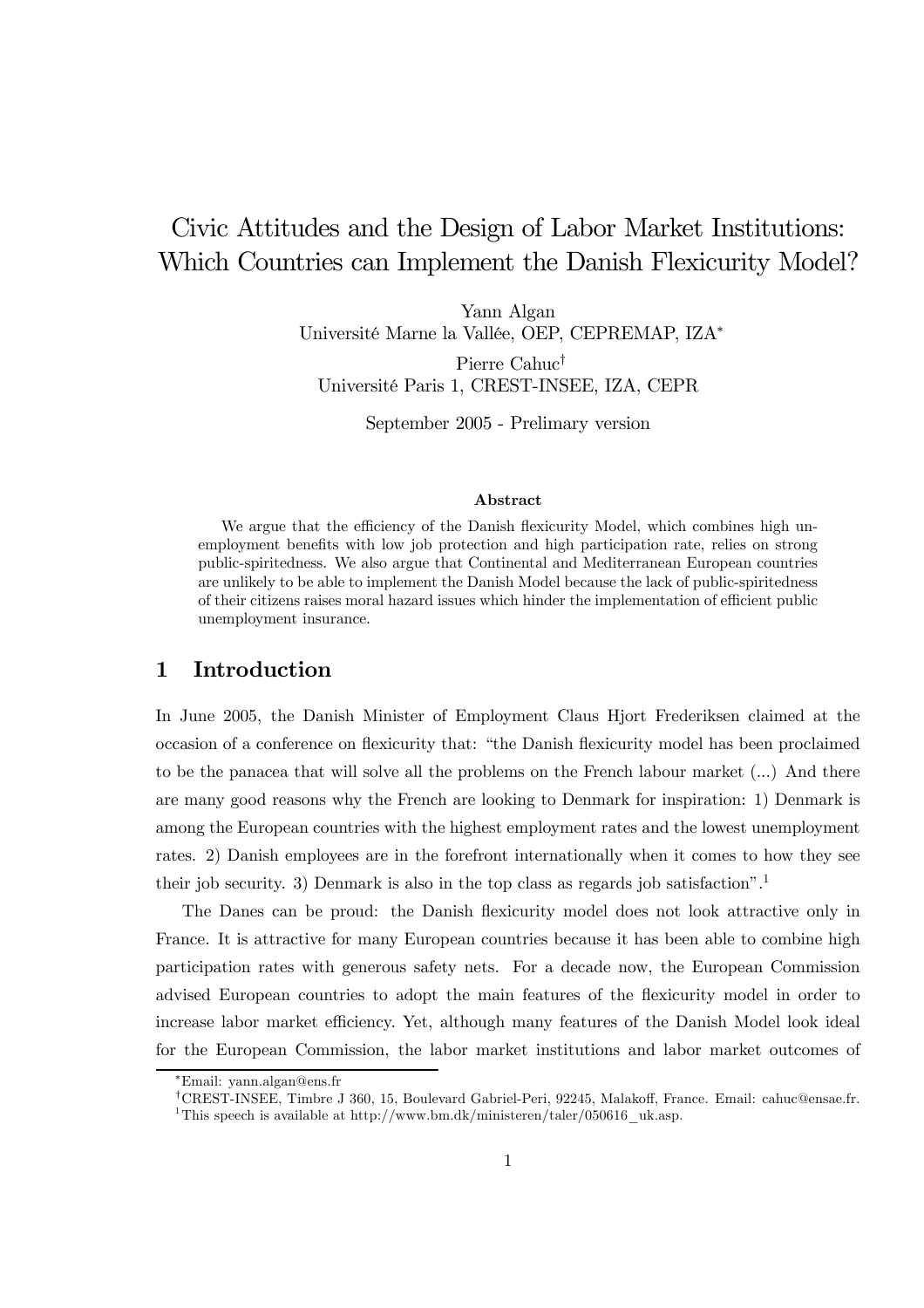

Figure 1: Unemployment benefits and Job protection in the end of the 1990s. Source: OCDE.

European countries are still very different from those of Denmark. The most striking difference is to be found in the combination of unemployment benefits and job protection, which are the main devices to protect workers against the risk of unemployment. As shown in Figure  $1<sup>2</sup>$  a trade-off shows up between unemployment benefits and employment protection in European countries (see Boeri et al., 2004, and Clark and Postel-Vinay, 2005). Mediterranean countries and (to a less extent) Continental European countries have lower unemployment benefits but more stringent job protection compared to Denmark, which appears as a clear outlier on this issue.

As noted by Freeman (2000), the emergence of a set of labor market institutions heralded by policy analysts and economists is not new. And Freeman argues that diversity of labor market institutions among advanced countries stems from cross-country differences in values over distributional issues because labor market institutions have large effects on distribution, but modest hard-to-uncover effects on efficiency. This relativist conception, according to which the choice of labor market institutions is a matter of taste, unrelated to efficiency, is often advocated for. For instance, some contributions have claimed that differences in labor market

 $2<sup>2</sup>$ The figures of the introduction are focused on European countries only. The trade-off between unemployment benefits and employment protection legislation is less clear-cut in a two dimensional space when other countries are accounted for. In particular, Anglo-Saxon countries, in which there is less redistribution of income, have lower unemployment benefits than that expected because unemployment benefits are influenced by insurance and redistributional purposes. Such effects are taken into account in the empirical part of the paper. Unemployment benefits are computed as the share of GDP per capita expenditure per unemployed worker provided by the OECD. Job protection is proxied by the OECD index on regular and temporary contracts (EPL1 indicator).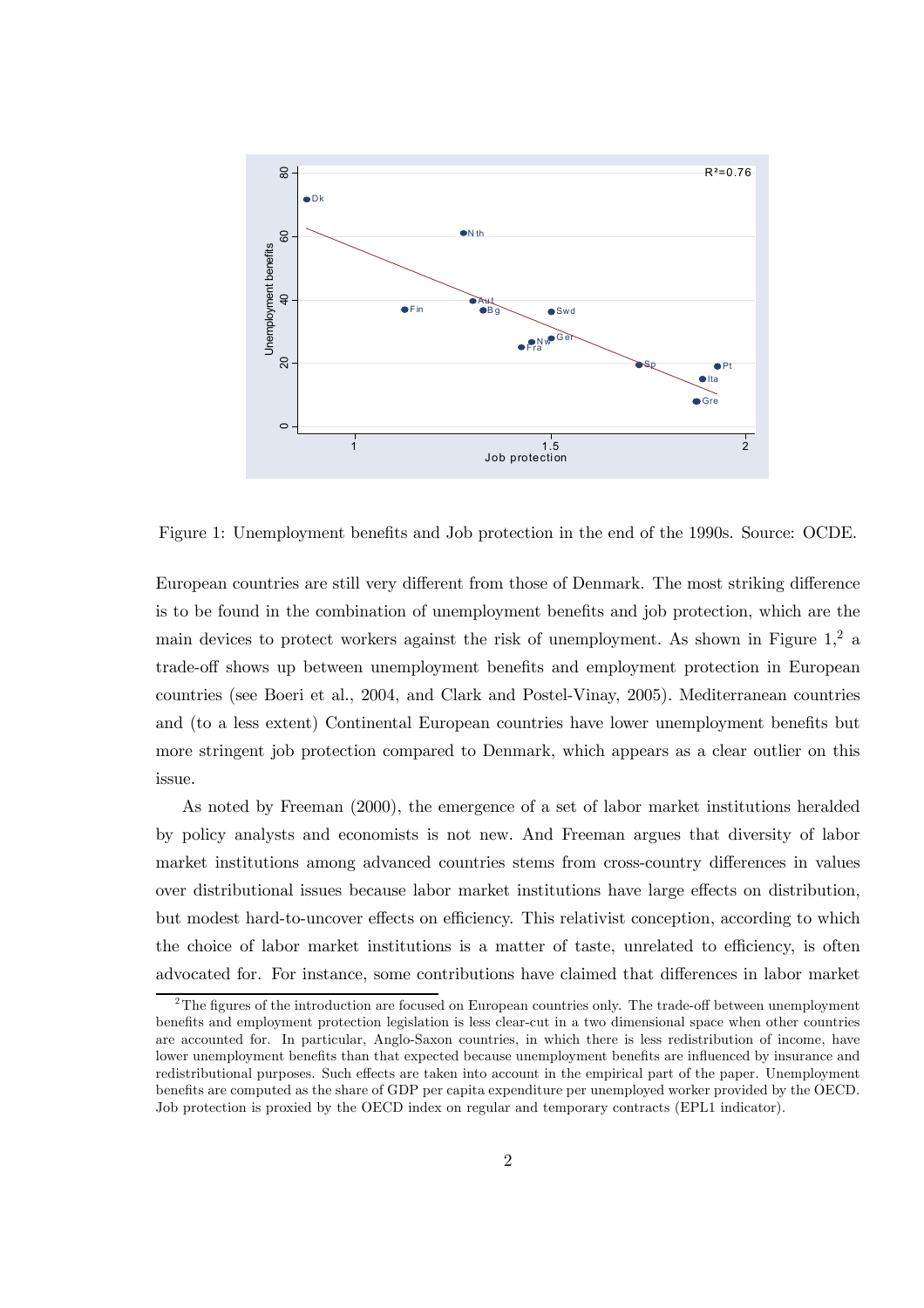

Figure 2: Unemployment benefits/protection ratios and participation rates in the end of the 1990s. Source: OECD.

institutions and outcome are rooted in the higher weight put on home production in European countries (Rogerson, 2003, Freeman and Shettkat, 2005), or come from stronger preferences for leisure (Blanchard, 2004, Alesina et al., 2005) and from more traditional family values in Continental European countries and Mediterranean countries (Algan and Cahuc, 2005).

The efficiency of the Danish flexicurity Model seems to contradict this common relativist stand. Figure 2 shows that European countries with high unemployment benefits /job protection ratio are also those in which participation rates are high. Figure 3 also shows that countries with high unemployment benefits have high participation rates whereas the correlation between employment protection and participation rates is negative. Moreover, studies based on individual subjective data suggest that individuals feel better protected by unemployment benefits rather than by employment protection (Clark and Postel-Vinay, 2005).

From that perspective, it becomes hardly understandable why European countries do not implement the flexicurity model. The aim of our paper is to provide an explanation for this puzzle. We argue that the flexicurity model is hardly sustainable in countries displaying weak public-spiritedness because the unemployment insurance design raises moral hazard issues that are much more difficult to overcome in countries in which individuals are more prone to cheat over government benefits. Besides, we are also able to document that civic attitudes cannot be systematically changed quickly just by changing institutions. This result has far-reaching consequences for the policy reforms agenda. It indicates that civic attitudes impose real constraints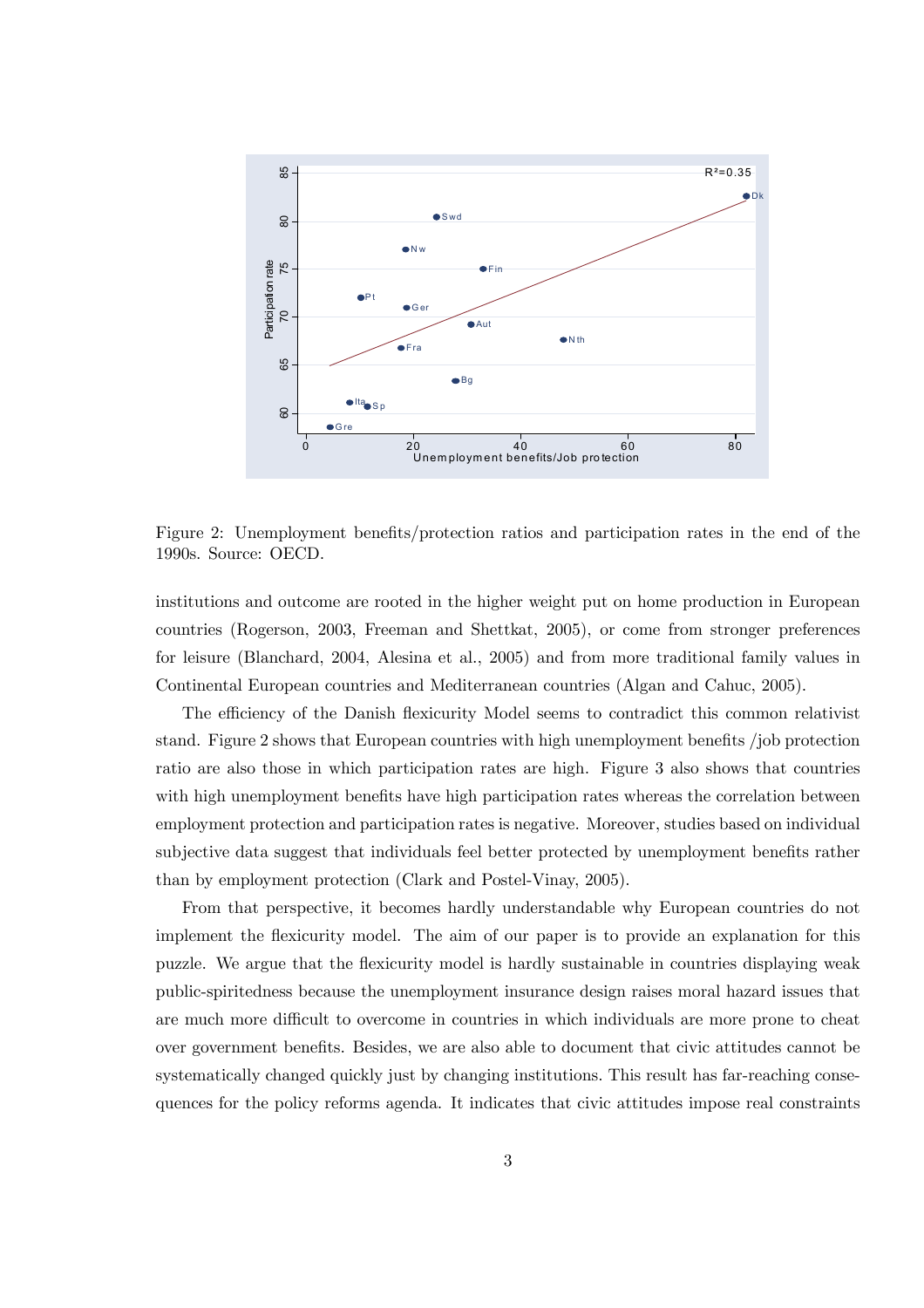

Figure 3: Unemployment benefits, job protection and participation rate in the end of the 1990s. Source: OCDE.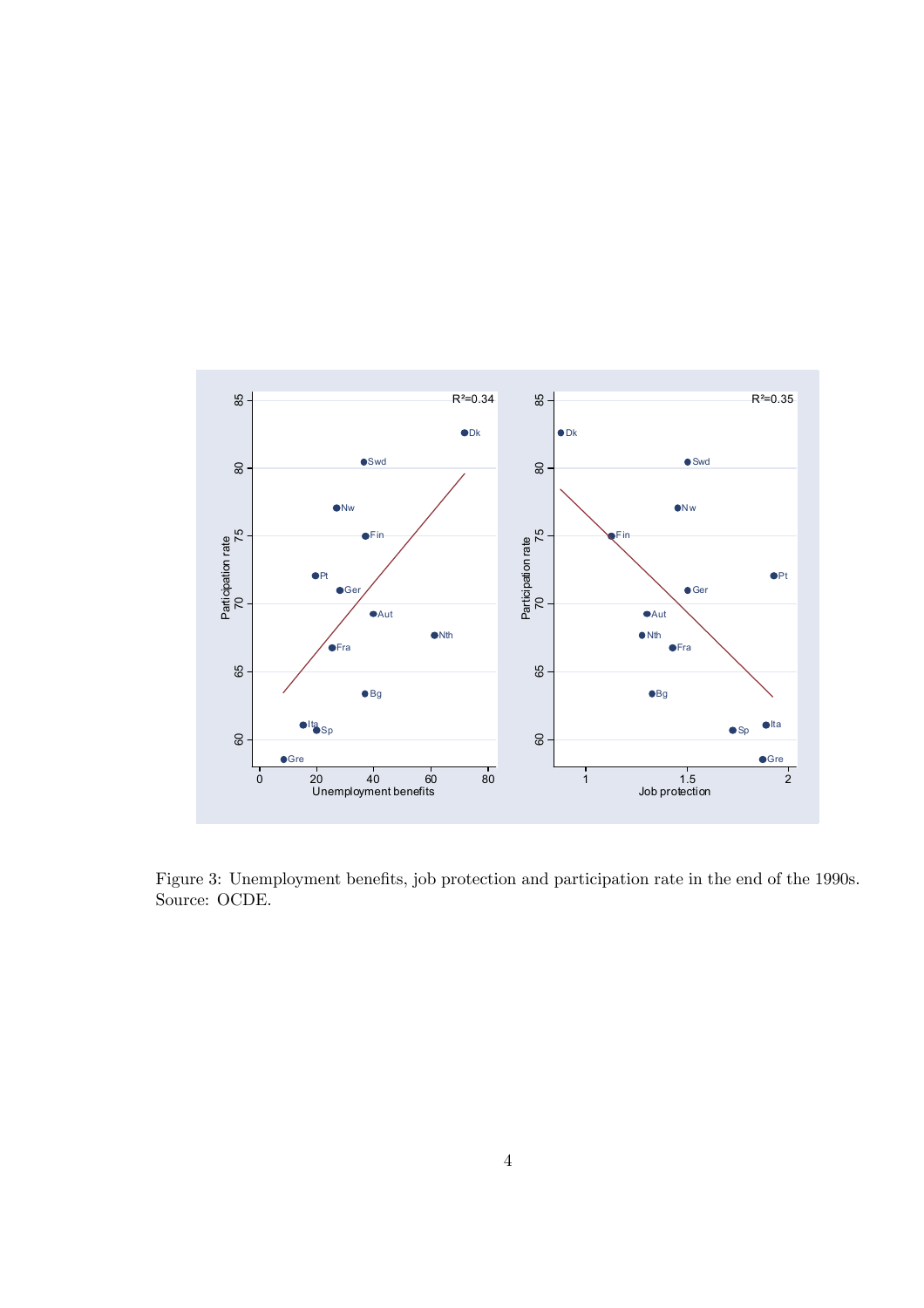on the choice of labor market institutions. From this point of view, it is unlikely that countries with weak public-spiritedness can implement the Danish Model without specific actions aiming at changing the values of their citizens.

It is worth noticing that our conclusions are in line with those of the literature focused on the interactions between culture, institutions and economic outcomes. This literature, which had recently a new start in economics thanks to the availability of new international surveys,<sup>3</sup> shows that individuals' preferences and priors are rooted in cultural orientations that are acquired through socialization in a society's historical heritage. Moreover, those priors and preferences have an impact on outcomes. For instance, cultural differences turn out to have an impact on savings across countries (Guiso et al., 2005), but also on fertility rates (Fernandez et al., 2004, Fernandez and Fogli., 2005), on employment rates (Algan and Cahuc, 2005, Fernandez and Fogli., 2005), on individuals' prior on social mobility (Alesina and Glaeser, 2004) and on trust toward a third party (Guiso et al. 2003). In the same spirit, the paper of Ichino and Maggi (2000), which documents the existence of north-south regional shirking differences in a large Italian bank, suggests that the degree of 'civicness' is influenced by individuals' historical heritage.4 This literature has also stressed that the degree of trust and of 'civicness' have an impact on economic outcome. For instance, Guiso et al. (2004) find that a country whose residents trust residents of another country more tend to exchange more goods and financial assets with it. Tabellini (2005) estimates that GDP per capita and growth are higher in European regions that exhibit higher degree of values such as trust, respect for others, and confidence in individual selfdetermination. Tabellini documents that those values are related to historical variables such as the literacy rate at the end of the XIXth century, and the political institutions in place over the past several centuries. From this point of view, the customary priors and preferences that ethnic and social groups transmit seem to remain fairly unchanged across generations. All these findings are in line with our results, that are obtained in two steps.

First (section 2), we provide a model in which unemployment insurance and job protection are shaped by a government<sup>5</sup> which implements a policy platform that has won an electoral competition.6 This model shows that the provision of unemployment insurance is more costly in

 $3$ See the survey of Guiso et al.  $(2005)$ .

<sup>4</sup>This idea has been explored in sociology and political science by Banfield (1958) and Putnam (1993).

 $5$ In the seminal papers of the "implicit contract" (Baily, 1974, Azariadis, 1975), unemployment insurance is provided by employers. However, unemployment insurance is always provided by government or public agencies and not by firms in the real world because selection and moral hazard problems prevent firms to offer unemployment benefits (Kiander, 1993, Chui and Karni, 1998). When unemployment insurance is provided by public authorities, it is worth introducing employment protection, under the form of layoff taxes, to induce firms to take account of the fiscal externalities linked to their job destruction decisions (Feldstein, 1976, Burdett and Wright, 1989a,b, Blanchard and Tirole, 2004).

 $6E$  Electoral competition is represented by the probabilistic voting model: see Persson and Tabelini (2000).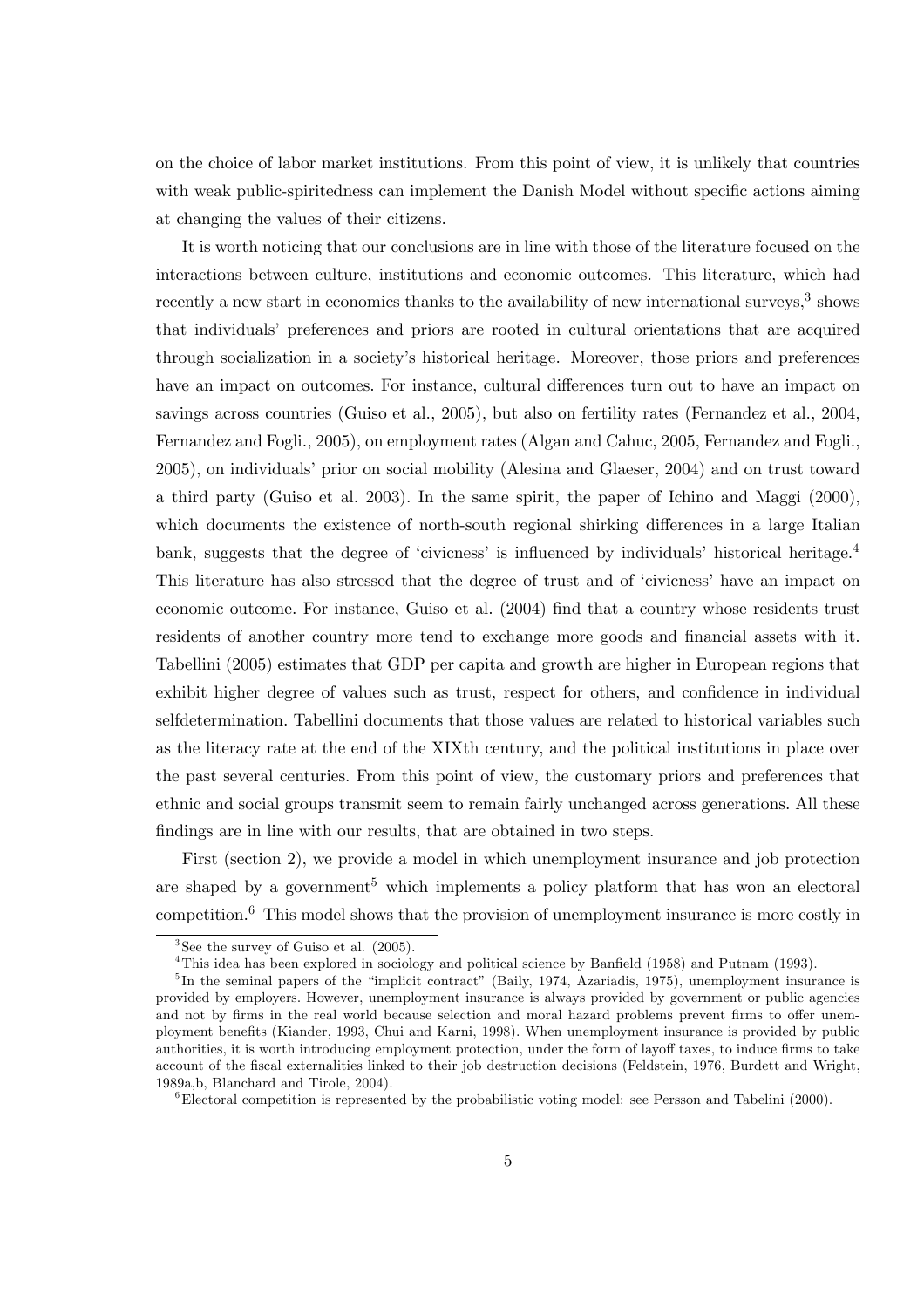economies in which civic attitudes make it more acceptable to cheat on unemployment benefits, leading the government to provide lower unemployment benefits. As a counterpart, employees are protected thanks to more stringent employment protection. But the lack of unemployment insurance due to moral hazard is detrimental to labor market participation. In this context, moral hazard hampers government's ability to implement efficient labor market institutions which undermines participation rates.

Second (section 3), we use international individual surveys to document that attitudes toward government benefits are shaped to a large extent by country specific effects. Aggregate panel data also show that countries in which a large fraction of the population considers that it is not justifiable to claim government benefits to which you are not entitled also have high unemployment benefits, low job protection and high participation rates. Obviously, the correlation between civic attitudes and the design of labor market institutions does not mean that the causal relation goes from social attitudes to the unemployment benefits/employment protection ratio. Yet we provide some evidence of such a causal relationship. First, by showing that people who face the same economic environment by living in the same country, but who differ by the national origin of their ancestors, do have significantly different attitudes towards government benefits. The influence of the national backgrounds still holds when controlling for the socioeconomic individual characteristics.7 Moreover, their civic attitudes are perfectly in line with those currently expressed in their country of origin. This suggests that civic attitudes towards government benefits are rooted in country specific features which have long lasting effects on individuals. Second, we instrument the average degree of public-spiritedness within each country by the shares of people belonging to each religious denomination at the beginning of the seventies. The IV estimates provides more evidence on the causal impact of civic attitudes on labor market outcomes.

## 2 The model

We consider an economy in which a numeraire good is produced thanks to labor. There is a continuum of mass 1 of individuals. Individuals differ in their taste for leisure whose continuous differentiable cumulative distribution function is denoted by  $H(h) : \mathbb{R} \to [0, 1]$ . As regards

<sup>&</sup>lt;sup>7</sup>This type of empirical strategy has been used by Reimers (1985), Blau (1992), Carroll et al. (1999), Antecol (2000), Guinnane et al. (2002), Giuliano (2004), Fernandez and Fogli (2005) and Algan and Cahuc (2005). Blau (1992) and Guinnane et al. (2002) examine whether the fertility of immigrants differs from that of the native born in the US. Reimers (1985) and Antecol (2000) study the effect of the country of origin on the labor force participation of immigrants. Using the same approach, Giuliano (2004) focuses on family leaving arrangements and Fernandez and Fogli (2005) analyze female labor participation and fertility. Caroll et al. (1999) use this approach for the analysis of saving behavior. Algan and Cahuc (2005) look at family values. All these studies find some significant influence of the country of origin on cultural values, behaviors and economic outcomes.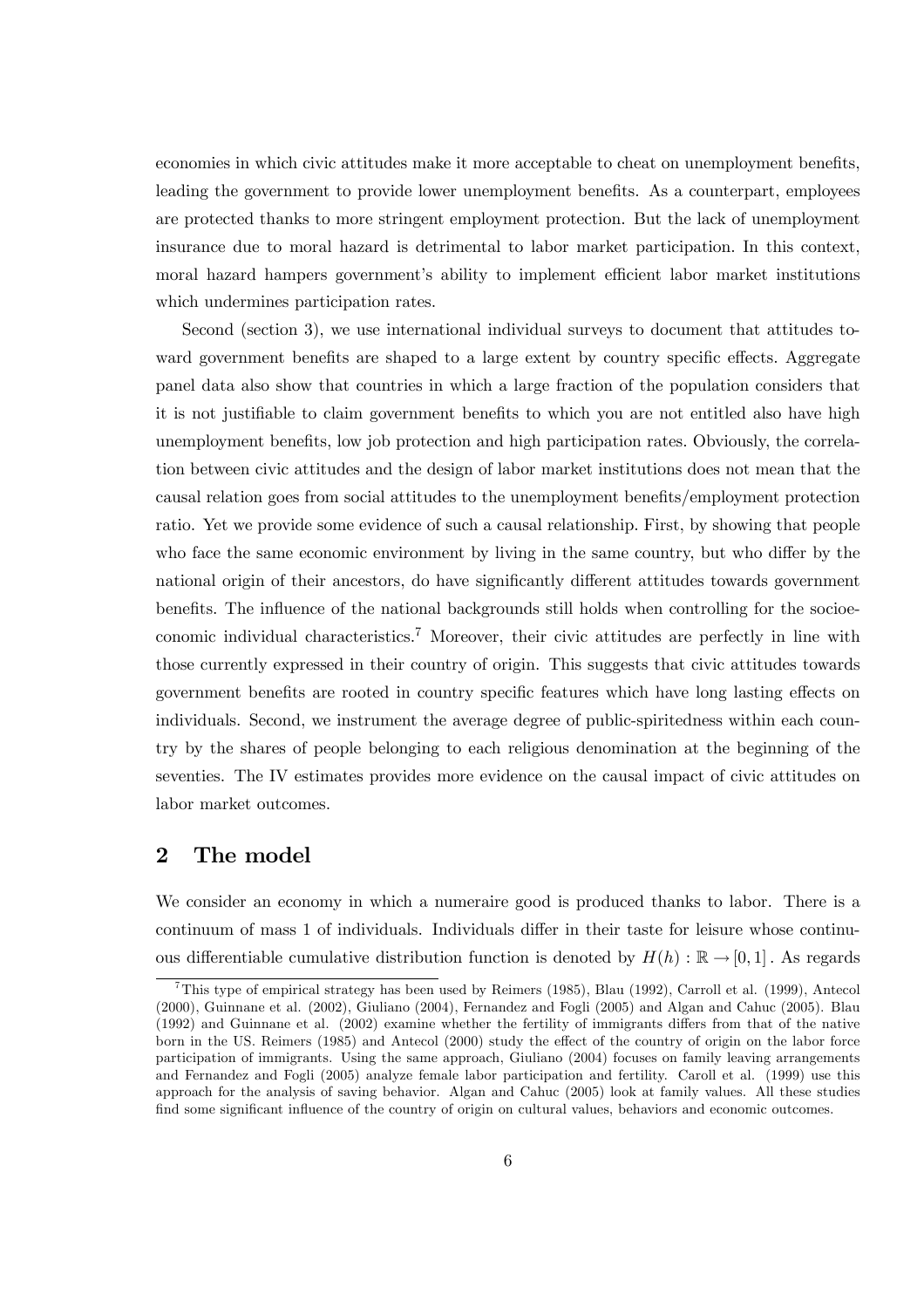consumption and leisure, the preferences of the type-h individuals are represented by the utility function  $v(c) + \ell h$ , where  $c \geq 0$  stands for consumption, v is a increasing, concave and twice derivable function, and  $\ell$  denotes leisure. Inactive individuals get  $\ell = 1$  and  $c = 0$ . Active individuals can be either employed or unemployed. Employed workers get a wage, denoted by  $w$ , but do not benefit from any leisure:  $\ell = 0$ . Thus, the utility level of an employee amounts to  $v(w)$ . Unemployed workers get unemployment benefits, denoted by b, provided by the government. Unemployed workers choose a level of search effort that can be either low or high because the government cannot perfectly monitor search activity. The utility level of unemployed workers who produce the high level of search effort is worth  $v(b)$  because the leisure cost of the high search effort is assumed to be the same as the leisure cost of waged work. The utility level of unemployed workers who produce the low level of search effort amounts to  $v(b) + (1 - \alpha)h - \gamma$ . The term  $(1 - \alpha)h$  shows up because the government can force job seekers to devote a share  $\alpha \in (0,1)$  to job search activities;  $\gamma \geq 0$  stands for the utility loss induced by guilt feelings of individuals cheating on unemployment benefits. In the following, we focus on the consequences of such guilt feelings on the design of unemployment insurance and job protection.

There is a potentially large number of firms that can create jobs. Creating a job entails fixed costs denoted by  $k > 0$ . A job produces x units of the numeraire good, where  $x \in \mathbb{R}$ is an idiosyncratic shock drawn in a distribution with a continuous differentiable cumulative distribution function denoted by  $G$ . The productivity shock, x, which is a private information of the firm, is not contractable. Firms enter into competition to offer wages to workers. As workers are assumed to be perfectly mobile, between-firm competition entails zero profit.

There is a government which provides unemployment benefits, financed by payroll taxes, denoted by  $\tau$ , and by layoff taxes, denoted by f. The policy of the government is determined by elections.

The time sequence of events runs as follows:

1) Individuals vote on the policy platforms  $(\tau, f, b)$ .

2) Individuals decide whether to be active or not.

3) Workers choose their level of search effort. Only workers who produce the high level of search effort are matched with firms. The others are unemployed and get the unemployment benefits b.

4) Employers compete to hire workers.

5) The idiosyncratic productivity shocks x occur and employers decide whether they keep the workers or they destroy the jobs. Then, employers pay wages and payroll taxes on every continuing job. Every destroyed job gives rise to the payment of layoff taxes. Employed workers get the wage  $w$ , unemployed workers get unemployment benefits  $b$ .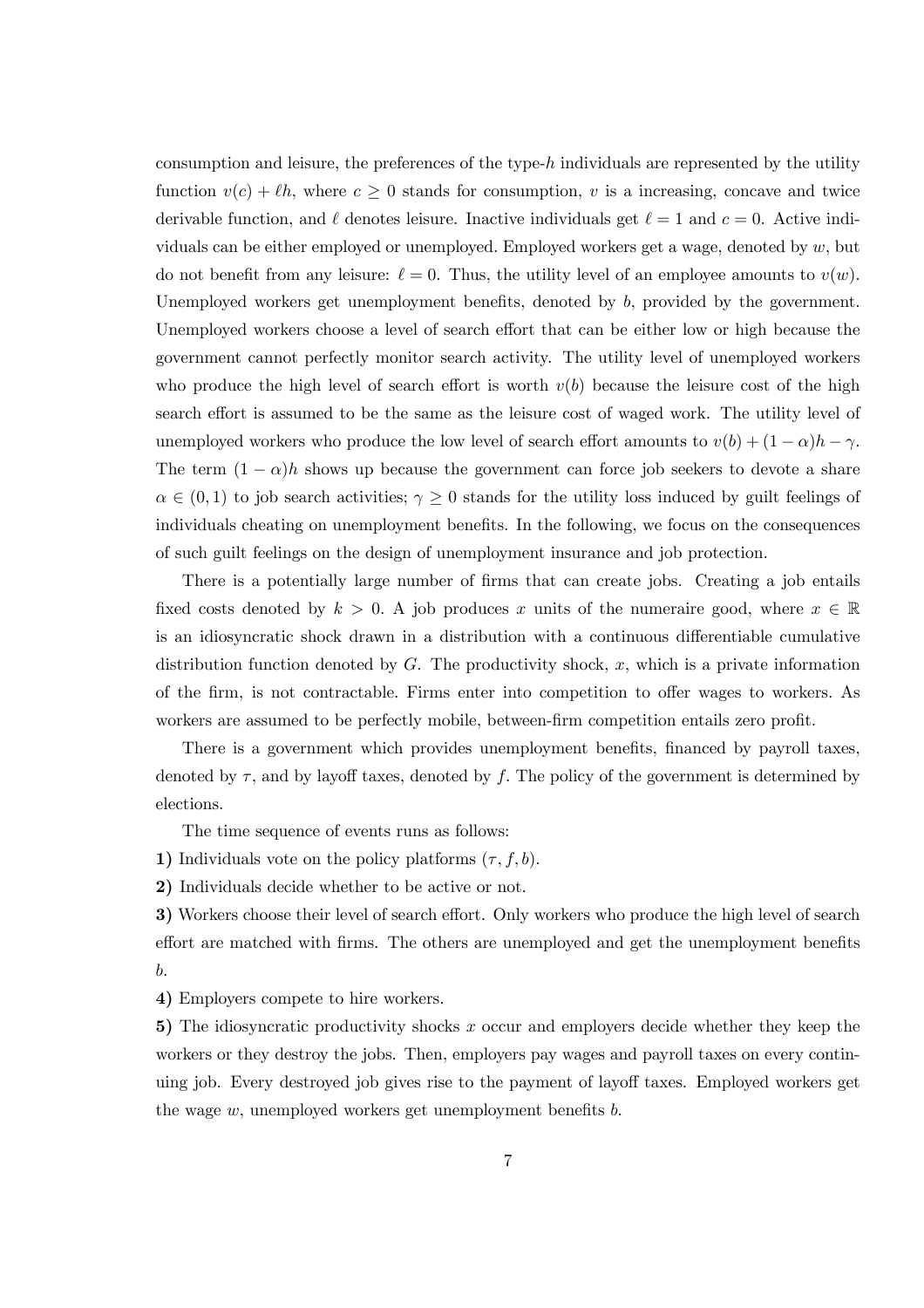This problem can be solved by backward induction. The market equilibrium is solved in a first stage. Then, the outcome of elections is determined.

#### Market equilibrium

Market equilibrium yields labor contracts that allow workers to achieve the maximum level of expected utility compatible with zero expected profits. Labor contracts only include wages since the reservation value of the productivity parameter  $x$  is not contractable and firms cannot commit ex-ante to this reservation value by keeping aside funds to be paid to a third party in case of layoff (see the discussion in Blanchard and Tirole, 2004). Accordingly, at step 5) firms destroy jobs if and only if their profits,  $x - w - \tau$ , are lower than their destruction costs,  $-f$ . The job destruction decision boils down to the choice of a reservation value of the productivity parameter  $x$ , denoted by  $X$ , below which job are destroyed. The reservation productivity reads:

$$
X = w + \tau - f. \tag{1}
$$

The job destruction rate is equal to  $G(X)$ . Given the expression X of the reservation productivity, there is a single value<sup>8</sup> of the wage compatible with the zero profit condition

$$
\int_{X}^{+\infty} (x - w - \tau) dG(x) - G(X)f = k.
$$
 (2)

Individuals whose utility in inactivity,  $v(0) + h$ , is lower than their expected utility when they are active decide to enter into the labor market. The expected utility of a type-h active individual is

$$
V = \max \{ [1 - G(X)] v(w) + G(X)v(b), v(b) + (1 - \alpha)h - \gamma \}.
$$

Therefore, the threshold value  $\bar{h}$  of the taste for leisure below which individuals enter into the labor market solves

$$
v(0) + \bar{h} = \max\left\{ [1 - G(X)] v(w) + G(X)v(b), v(b) + (1 - \alpha)\bar{h} - \gamma \right\},\tag{3}
$$

and the participation rate amounts to  $H(\bar{h})$ .

$$
\int_{\tau-f}^{+\infty} (x-\tau) dG(x) - G(\tau-f)f - k > 0,
$$
  

$$
\lim_{w \to \infty} \int_{w+\tau-f}^{+\infty} (x - w - \tau) dG(x) - G(w + \tau - f)f - k < 0.
$$

These conditions are assumed to be fulfilled.

<sup>&</sup>lt;sup>8</sup>As the expected profit is decreasing with respect to w, there exists a single positive equilibrium value of the wage if and only if the two following conditions are fulfilled: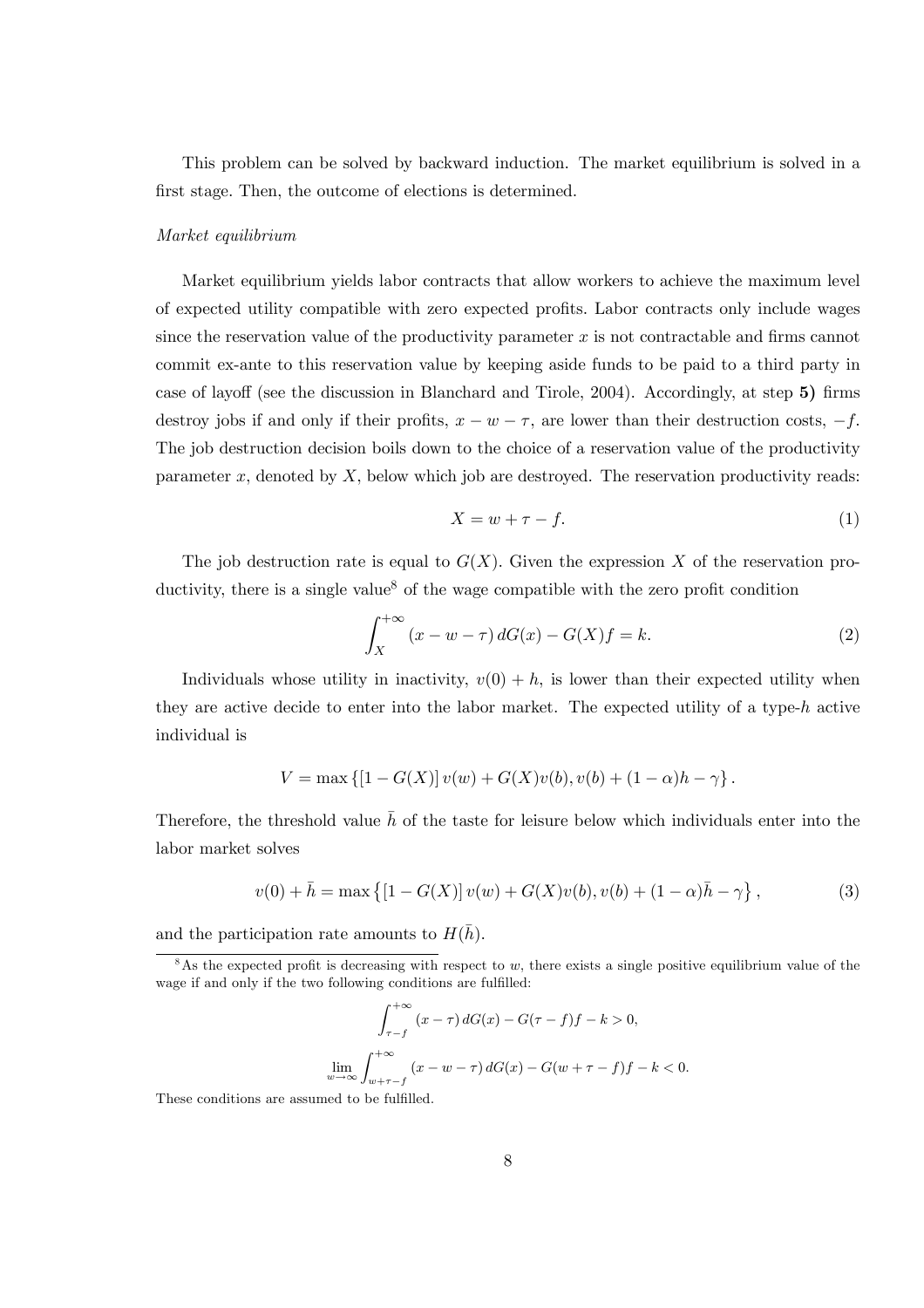Equations (1), (2) and (3) define the market equilibrium value of the wage w, the reservation productivity X and the participation rate  $H(\bar{h})$ . Let us now analyze the choice of the unemployment benefits, the payroll taxes and the layoff taxes.

#### Equilibrium policy

The elections are represented by the probabilistic voting model (see Persson and Tabelini, 2000, chapter 3) in which there are two candidates who announce simultaneously and noncooperatively their electoral platforms. Then, individuals, who are influenced by ideological biases, vote. The candidate who gets the majority is elected and implements her announced policy platform. Under some simplifying assumptions, which are adopted henceforth, the outcome of the vote maximizes the sum of expected utilities.<sup>9</sup> Accordingly, the optimal choice of the elected candidate maximizes

$$
\int_0^{\bar{h}} \left\{ [1 - G(X)] v(w) + G(X)v(b) \right\} dH(h) + \int_{\bar{h}}^{+\infty} \left[ v(0) + h \right] dH(h),
$$

subject to four constraints.<sup>10</sup>

1. The incentive compatibility constraint

$$
[1 - G(X)]v(w) + G(X)v(b) \ge v(b) + (1 - \alpha)h - \gamma, \forall h \le \bar{h}.
$$
 (4)

2. The government balanced budget constraint:

$$
[\tau [1 - G(X)] + (f - b)G(X)] H(\bar{h}) = 0.
$$
 (5)

- 3. The zero profit condition (2).
- 4. The participation constraint (3).

It is useful to rewrite this program as the maximization of the sum of expected utilities with respect to  $(w, X, b)$  subject to the incentive compatibility constraint (4), the participation constraint (3) and to the equation

$$
\int_{X}^{+\infty} (x - w) dG(x) - G(X)b = k,
$$
\n(6)

<sup>&</sup>lt;sup>9</sup>This outcome can be derived from the simple case in which each group of individuals of type-h is heterogenous with respect to ideological biases towards the two candidates. Then, following Persson and Tabelini (2000) it turns out that the outcome of the elections maximizes the utilitarian criterion if the ideological bias is represented by an additive term in the utility function and is distributed with a uniform distribution that is the same for all type-h individuals.

 $10$  We apply the revelation principle.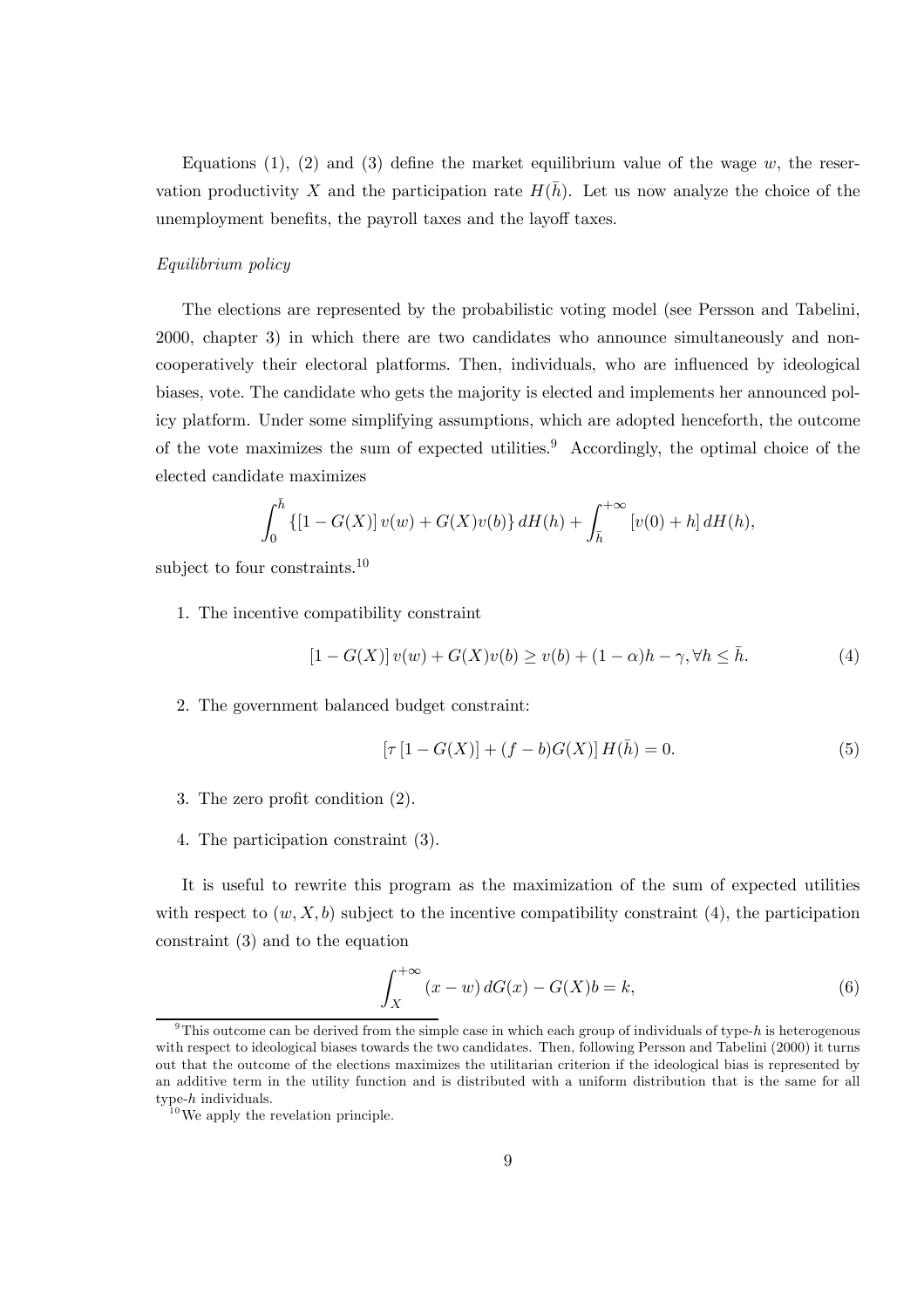that is obtained by summing up the balanced budget constraint of the government (5) and the zero profit condition (2). Then, once the optimal value of  $(w, X, b)$  is determined, it is possible to use equations (1) and (2) to find out the optimal value of  $(\tau, f, b)$ .

The computation of the optimal values for  $(w, X, b)$ , presented in appendix A, allows us to claim that:

#### Result 1

Full insurance, with  $w = b$ , can be obtained only if utility losses induced by quilt feelings are sufficiently large.

When the utility cost of cheating on unemployment benefits is high, the incentive compatibility condition (4) is not binding and the government can provide full insurance. It also turns out that the reservation productivity amounts to zero  $(X = 0)$  when individuals are perfectly insured. Otherwise, the optimal value of  $(w, X, b)$  is defined by equation (6) and by:

$$
X = w - b - \frac{v(w) - v(b)}{v'(w)},
$$
\n(7)

$$
v(w) - v(b) = \frac{(1 - \alpha) [v(b) - v(0)] - \gamma}{\alpha [1 - G(X)]}.
$$
\n(8)

Equation (8) is merely the binding incentive compatibility condition, which shows that the wage is larger than the unemployment benefits if utility losses associated with guilt feelings are small enough.<sup>11</sup> Equation (7) shows that the government decides to keep jobs filled up to the point where the utility cost (in numeraire good units) of job destruction,  $\frac{v(w)-v(b)}{v'(w)}$ , is equal to the gains of job destruction,  $w - b - x$ .

These tow equations allow us to claim the following result which is proved in appendix B:

#### Result 2

The unemployment benefits and the reservation productivity are increasing with respect to guilt feelings.

Result 2 can be understood as follows. First, when guilt feelings are lower, unemployment benefits are decreased to insure that workers devote sufficient effort to job search. Moreover, when guilt feelings are decreased, as  $v(w) - v(b) = \frac{(1-\alpha)[v(b)-v(0)]-\gamma}{\alpha[1-G(X)]}$ , the utility cost of job destruction is increased and the optimal reservation productivity drops.

The scheme  $(\tau, f, b)$  that allows the government to implement the optimal value of  $(w, X, b)$ is defined by equation (7), by the definition of the reservation productivity (1) and by the zero

 $11$ <sup>1</sup>A more rigourous presentation is provided in appendix A.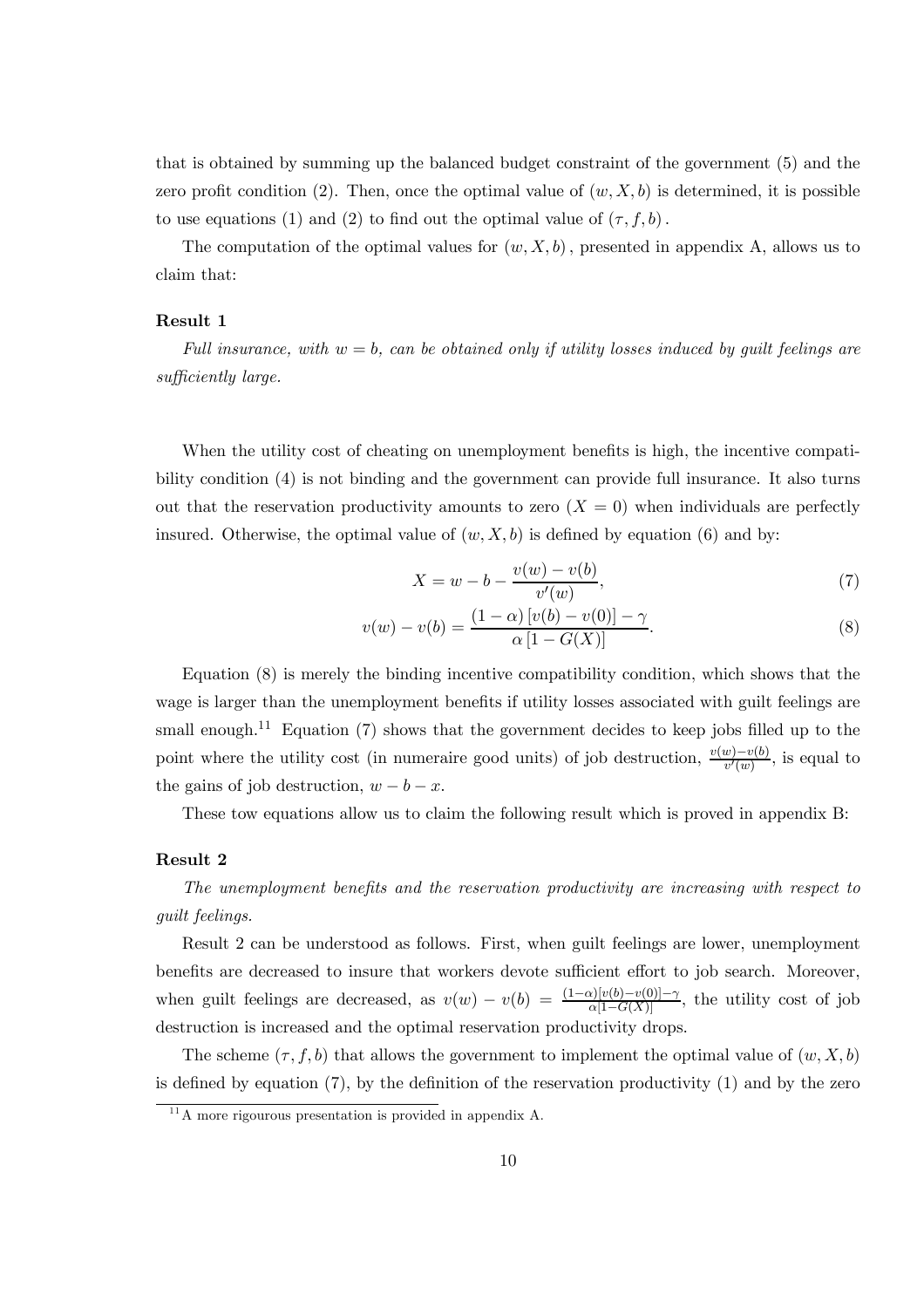profit condition (2) which reads, using (1):

$$
f = \int_X^{+\infty} (x - X) dG(x) - k.
$$

This last expression of the zero profit condition implies that layoff taxes decrease with the reservation productivity, which leads to the following result

### Result 3

Layoff taxes decrease with respect to guilt feelings.

The following result is also proved in appendix C:

#### Result 4

The expected utility of active workers and the participation rate are lower when there are less guilt feelings.

The participation rate  $H(\bar{h})$  increases with  $\gamma$  since the optimal response of the government is to provide less insurance against productivity shocks when it becomes less costly to cheat on unemployment benefits: unemployment benefits are lower and employment protection becomes more stringent. The lower degree of insurance, which decreases the expected utility of active individuals, implies that labor market participation falls. Thus, in equilibrium, any increase in the utility cost of guilt feelings allows individuals to reach better allocations according to the Pareto criterion. From this perspective, more public-spiritedness improves efficiency.

The next section provides empirical tests of the main predictions of the theoretical model, according to which better civic attitudes towards government benefits lead to lower job protection, higher unemployment benefits and higher participation rates.

## 3 Empirical results

### 3.1 Cross countries heterogeneity in civic attitudes

In this section we document to what extent people living in different OECD countries differ in their civic attitudes towards government benefits. The first goal of the empirical strategy is to assess whether civic attitudes are shaped by country specific features rather than individual characteristics, providing rationale for the observed cross-country heterogeneity in labor market institutions. This first analysis is based on international social surveys on civic attitudes covering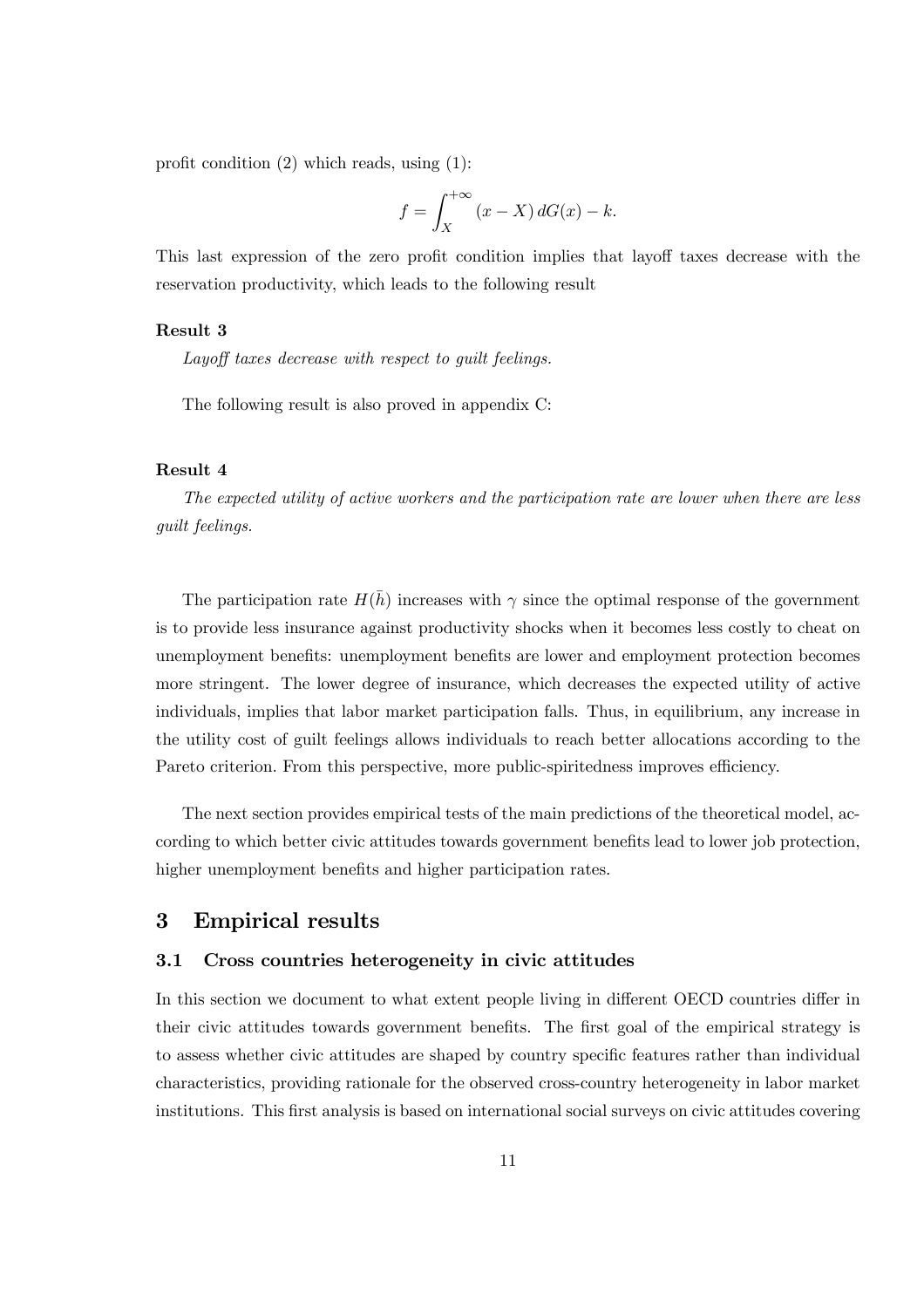an extensive set of countries over the last three decades. The second goal is to uncover the causal link between civic attitudes and institutions by isolating the effect of culture from those of the economic environment. This analysis is carried on by studying the civic attitudes of people who were born in and reside in the US, thus facing the same incentives, but whose ancestors were born in other countries.

#### 3.1.1 Database on civic attitudes

The measure of cross-country differences in civic attitudes is based on two international social surveys: the World Value Survey (WVS) and the International Social Survey Programme (ISSP). The key advantage of these surveys is to provide harmonized questions on civic attitudes for an extensive set of countries, including OECD countries, Eastern European countries and Latin American countries. The WVS covers three main waves  $(1981, 1990, 1999-2001)^{12}$  and the ISSP provides specific questions on civic attitudes in two surveys on religion in 1991 and 1998. These two different database are complementary in as much as they report the same kind of questions on civic attitudes but provide different controls to probe into the determinants of public-spiritedness. The WVS covers a larger set of countries and a larger period than the ISSP. But the latter database provides information on the country of origins of the ancestors of the respondent, allowing us to push further the analysis of the cultural foundations of civic attitudes.

In both surveys respondents were asked a question directly related to civic attitudes towards government benefits. The question reported in the WVS database reads as follows: "Do you think it can always be justified, never be justified or something in between to claim government/state benefits to which you have no rights". The answers are given on an ordering scale of 1 for "Never justifiable" to 10 for "Always justifiable". The wording in the ISSP database is somehow similar: "Do you feel it is wrong or not wrong if a person gives the government incorrect information about himself/herself to get government benefits that she/ he is not entitled to?". The answer ranges from 1 to 4, which correspond to "Seriously wrong", "Wrong", "A bit wrong" and "Not wrong". To ease the interpretation of the results, we group the answers categories together to represent individuals with strong civic attitudes. Hence we create a dummy variable which takes on the value 1 if the respondent answered "Seriously wrong" in the ISSP and "Never justifiable" in the WVS, and 0 otherwise. As a robustness check, all the estimations have also been run on the original variables without any significant changes in the results.

The analysis includes the main OECD countries: Australia, Austria, Belgium, Canada,

 $12$ The World Value Survey has also a wave in 1995 but for a smaller set of countries and questions.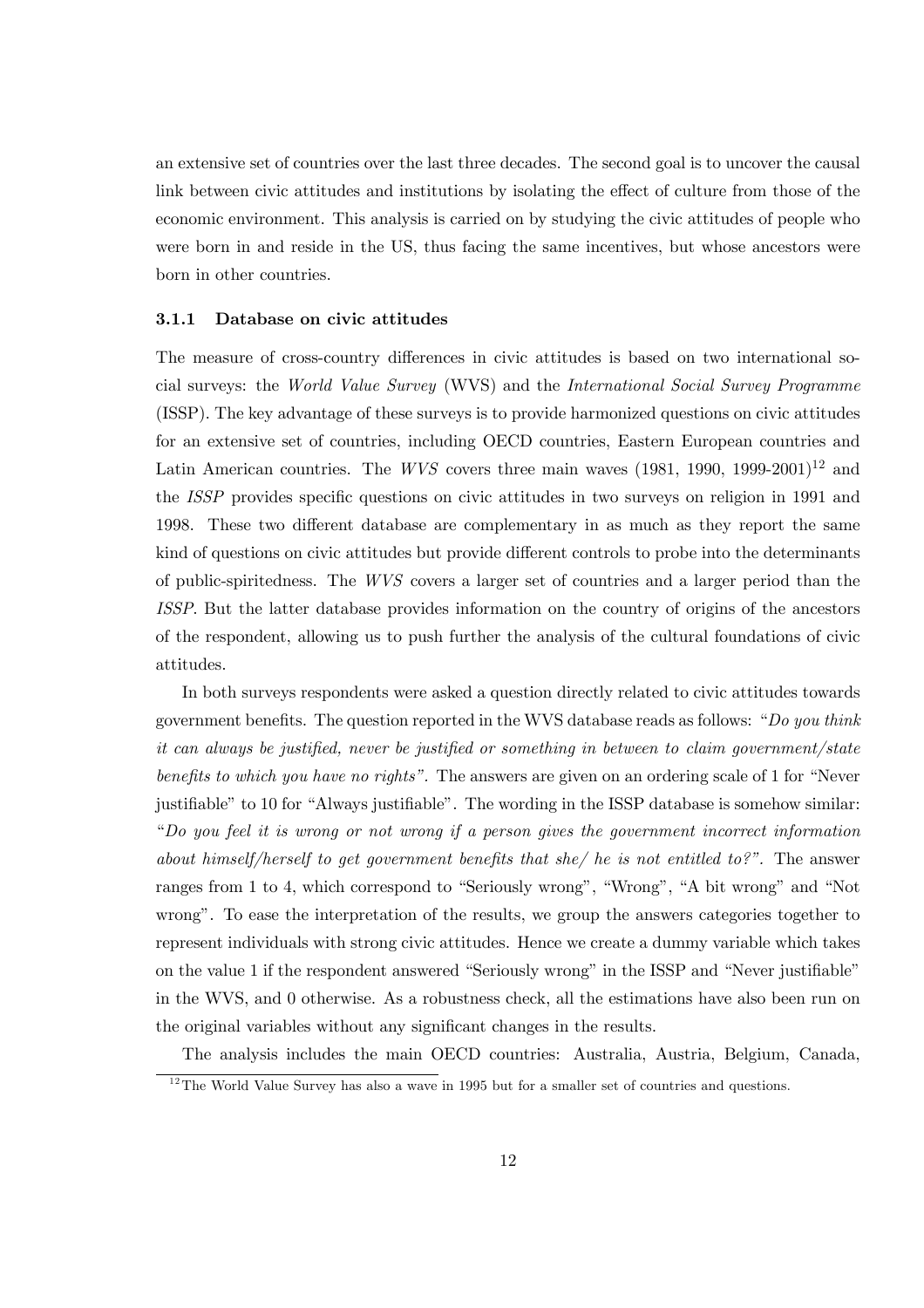Denmark, France, Germany, Ireland, Italy, Mexico, Netherlands, New Zealand, Portugal, Spain, Sweden, Switzerland, UK and USA. We also include Chile in order to get richer information on Latin American countries. Actually, Latin American countries provide a useful benchmark of comparison since they displays even higher level of employment protection and lower level of unemployment benefits than Mediterranean countries. Eventually, we also analyze the situation of formerly planned economies: Hungary, Czech Republic, Poland and Slovakia. To some extent these countries provide an insightful natural experiment since they have implemented from scratch different designs of labor market institutions following a common shock caused by the fall of Communism. By grouping together the different countries and different waves, this selection leaves us with 76221 working aged individuals in the WVS and 33027 working aged individuals in the ISSP database. The number of observations by country reaches at least 1031 individuals in the WVS database and 850 individuals in the ISSP database (see Appendix D for the summary statistics by country).

Figure 4 reports the basic mean reply to our main question of interest concerning government benefits as a average over the three main waves of the WVS. This figure already highlights important facts. First, a much larger share of individuals in Nordic countries than in other countries display strong civic attitudes. Denmark is a clear outlier with 88 percent of households who strongly blame the fact of cheating over government benefits. Such a civic stand is shared by almost 80 percent of individuals in other Nordic countries such as Norway, Sweden or Netherlands. Second the other European countries lag far behind their Nordic counterparts. They are on average no more than 65 percent to blame uncivil behavior in Continental European and Mediterranean countries. Third the former planned economies in Eastern Europe and the Latin American countries look alike the Continental and Mediterranean European countries. The only outlier is Hungary which is much closer to Nordic countries on this issue, which is perfectly consistent with the fact that this country is the only one to have implemented generous unemployment insurance in Eastern Europe. Fourth, the Anglo-Saxon countries stand at an intermediate position between Nordic countries and the other ones with more than 70 percent of household blaming uncivil attitudes. At first blush this ordering of country closely resembles the heterogeneity in the design of labor market institutions displayed in Figure 1. Figure 5 also shows that civic attitudes are rather stable over time. It turns tout that there is a strong correlation, within each country,<sup>13</sup> between the share of people who think that it is never justifiable to cheat on government benefits in 1980 and in 2000. Accordingly, the ordering of countries as regards civic attitudes remains stable over time.

 $13$ The WVS provides informations only for 15 countries among the 25 countries of our sample in 1980.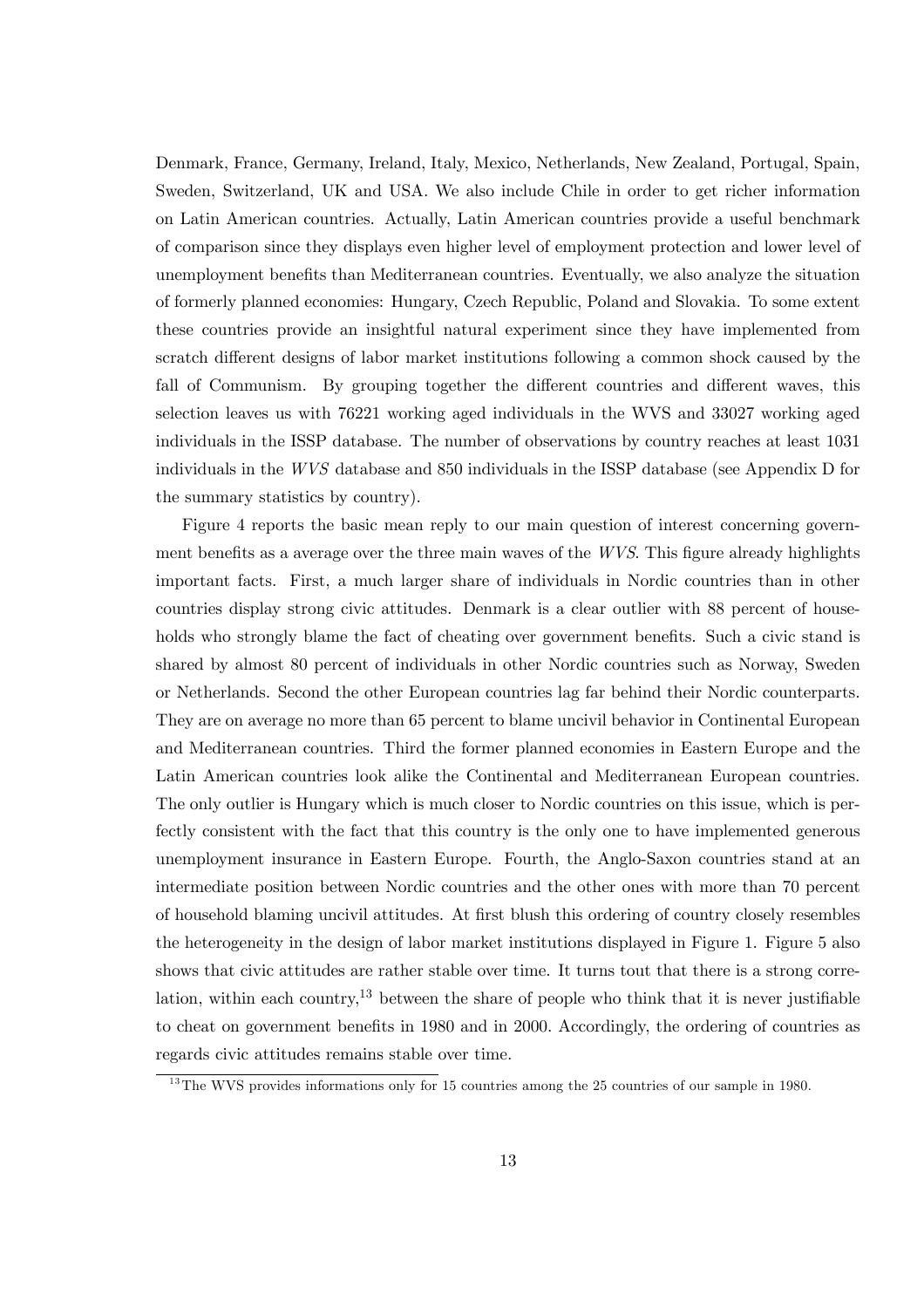

Figure 4: Mean reply to the question: "Do you think it can always be justified, never be justified or something in between to claim government/state benefits to which you have no rights". The score associated with the answer 'never' is 1, the score of other answers is zero. Source: WVS, 1980, 1990, 1999—2001.



Figure 5: Mean reply to the question: "Do you think it can always be justified, never be justified or something in between to claim government/state benefits to which you have no rights". The score associated with the answer 'never' is 1, the score of other answers is zero. Source: WVS, 1980, 1999—2001.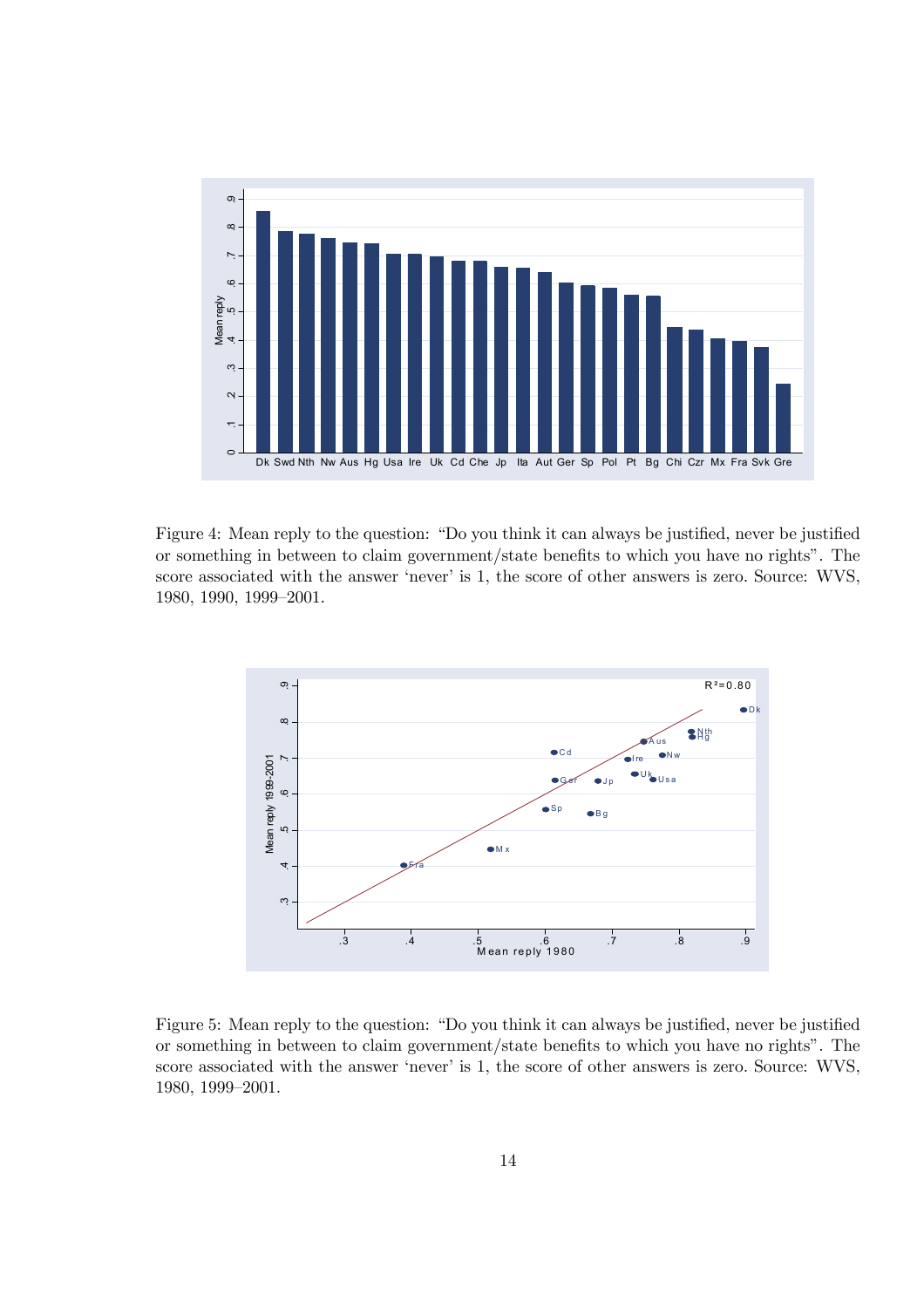#### 3.1.2 Determinants of civic attitudes

The issue at stake is whether the observed cross-country heterogeneity in civic attitudes is shaped by individual characteristics or rather by specific country effects. We thus estimate the specific contribution of national features likely to affect the answers to the previous WVS question regarding civic attitudes towards cheating on government benefits. The dependent variable still takes the value 1 if the respondent thinks that cheating on government benefit is never justifiable and 0 otherwise. The national features are proxied by country dummies. Denmark is considered as the reference group since this country always displays the highest average level of civic attitude in this realm. To disentangle the specific country effect, we also control for the main individual characteristics such as the gender, the age and age squared, the number of years of education, the employment status, the income category, the political orientation and the religious affiliation. This estimation is run on the three main waves of the WVS (1980,1990,1999-2001). We do not merge the estimations on the WVS and the ISSP since the question of interest is not originally coded in the same manner across the two databases. Yet, the results are not significantly changed if we run the estimation on the ISSP database (see next section).

Table 1 reports the probit estimates of the question on government benefits. Table 1 shows that all country dummies are significant at 1 percent level. The marginal coefficients of each country are reported in Figure 6. They indicate to what extent living in countries different from Denmark lowers the probability of displaying good civic attitudes. The coefficients go from 0 for the reference group (Denmark) to −.58 for individuals living in Greece which displays the worse civic attitudes. Let us focus on the groups of countries with the highest gap compared to Denmark. One of them is made up of Latin American and Mediterranean countries. The probability to have good civic attitudes decreases by 57 percent in Mexico, by 35 percent in Spain and Portugal and 27 percent in Italy. Another distinctive group consists of Eastern countries in which the probability to share high civic stands decreases by 36 percent in Slovakia or by 34 percent in Poland. It is noteworthy to stress the existence of an outlier (Hungary) which displays civic attitudes more comparable to those of Continental European countries. This result fits in square with the fact that Hungary is precisely the only Eastern country to have implemented a high level of unemployment benefits. The group of countries much closer to Denmark is made up of Nordic and Anglo-Saxon countries. Living in Norway or in Australia instead of Denmark decreases the probability of good civic attitudes by 6 and 13 percent respectively. The striking result is that this ordering of countries closely matches that of the unemployment benefit-employment protection trade-off.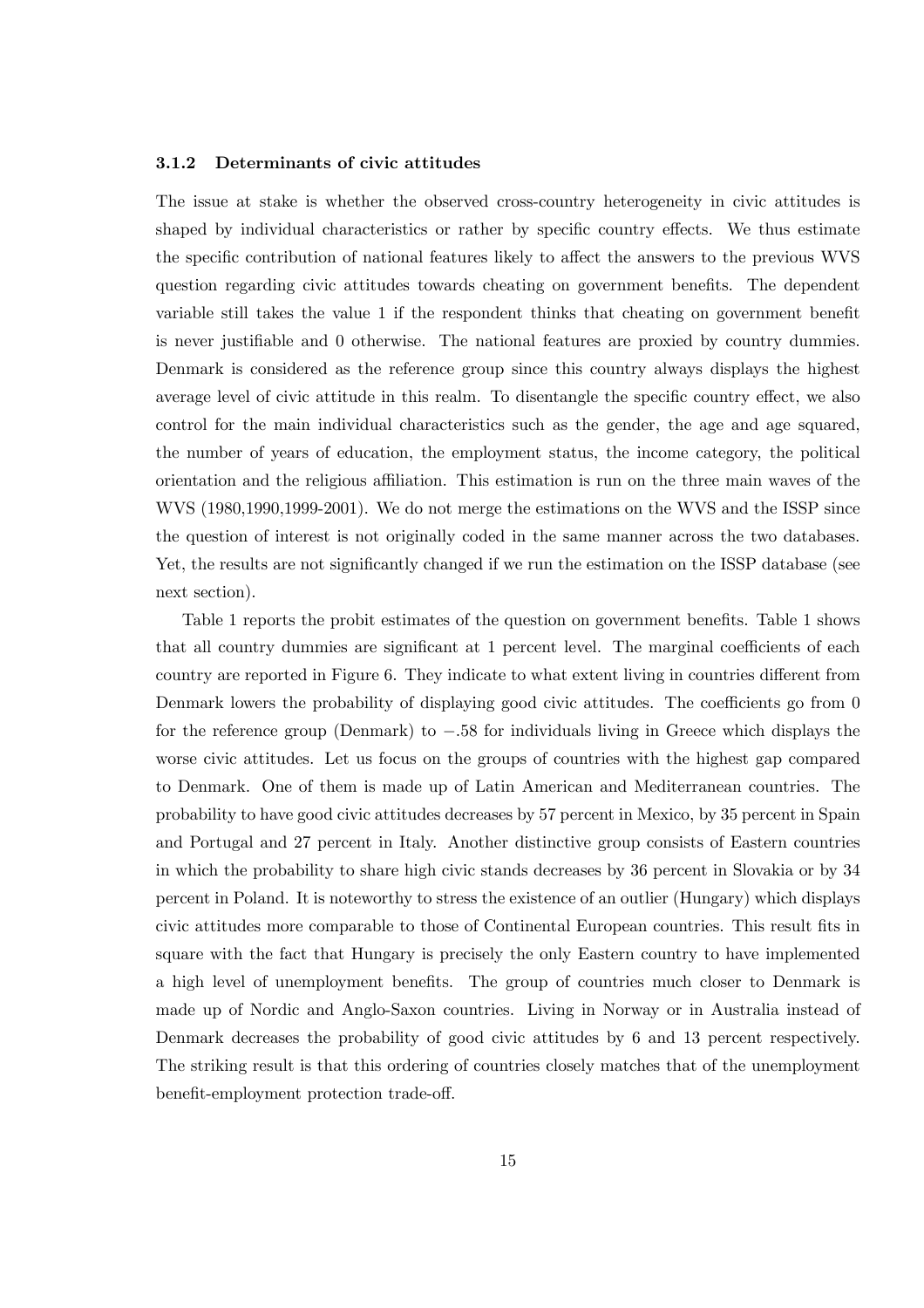It is also noteworthy to compare the size of the country coefficients with that of the individual characteristics. Table 1 reports that the probability to consider unjustifiable to cheat on government benefits increases with the level of education, the age and the fact to be employed rather than unemployed. Strikingly enough, people leaning to the right and to the Protestant religious affiliation also display better civic attitudes. But importantly enough, it turns out that coefficients of individual controls are much smaller than those associated with the country dummies. In terms of marginal effect,  $14$  the probability to think that cheating on government benefits is never justifiable increases by 6 percent if the respondent is employed rather than unemployed or by 0.4 percent by year of education.

| Table 1: Probit estimation of civic attitudes |                                   |                                          |  |  |
|-----------------------------------------------|-----------------------------------|------------------------------------------|--|--|
| Dependent variable                            | Claim state benefits to which you |                                          |  |  |
|                                               |                                   | have no rights (never justifiable $=1$ ) |  |  |
|                                               | Coeff<br>Std Error                |                                          |  |  |
| Country dummies                               |                                   | ***<br>Yes                               |  |  |
| Male                                          | ***<br>$-.084$                    | .010                                     |  |  |
| Age                                           | $.015***$                         | .000                                     |  |  |
| Age2                                          | $-.000$ ***                       | .000                                     |  |  |
| Education                                     | $.004***$                         | .001                                     |  |  |
| Unemployed                                    |                                   | Reference                                |  |  |
| Employed                                      | $\mathbf{.163}^{***}$             | .026                                     |  |  |
| Inactive                                      | $.102***$                         | .026                                     |  |  |
| Political orientation:                        |                                   |                                          |  |  |
| Center                                        |                                   | Reference                                |  |  |
| Left                                          | $-.116^{***}\,$                   | .013                                     |  |  |
| Right                                         | $.094^{\ast\ast\ast}$             | .013                                     |  |  |
| Religious affiliation:                        | Reference                         |                                          |  |  |
| No_religion                                   |                                   |                                          |  |  |
| Catholic                                      | $.115^\ast{}^{\ast}{}^{\ast}$     | .019                                     |  |  |
| Protestant                                    | $.170***$                         | .021                                     |  |  |
| <b>Buddhist</b>                               | .069                              | .050                                     |  |  |
| Muslim                                        | $-.043$                           | .105                                     |  |  |
| Jews.                                         | .083                              | .085                                     |  |  |
| Other religion                                | $.147***$                         | .028                                     |  |  |
| $Log_$ likelihood                             | $-33897.306$                      |                                          |  |  |
| Observations                                  | 56311                             |                                          |  |  |
| WVS database 1980, 1990, 1999-2001            |                                   |                                          |  |  |

As a matter of fact, the level of civic attitudes is mainly driven by national features. Fig 7

 $14$ The coefficients reported are the total coefficients. Here, we use the corresponding marginal coefficient when interpreting the size of the coefficients.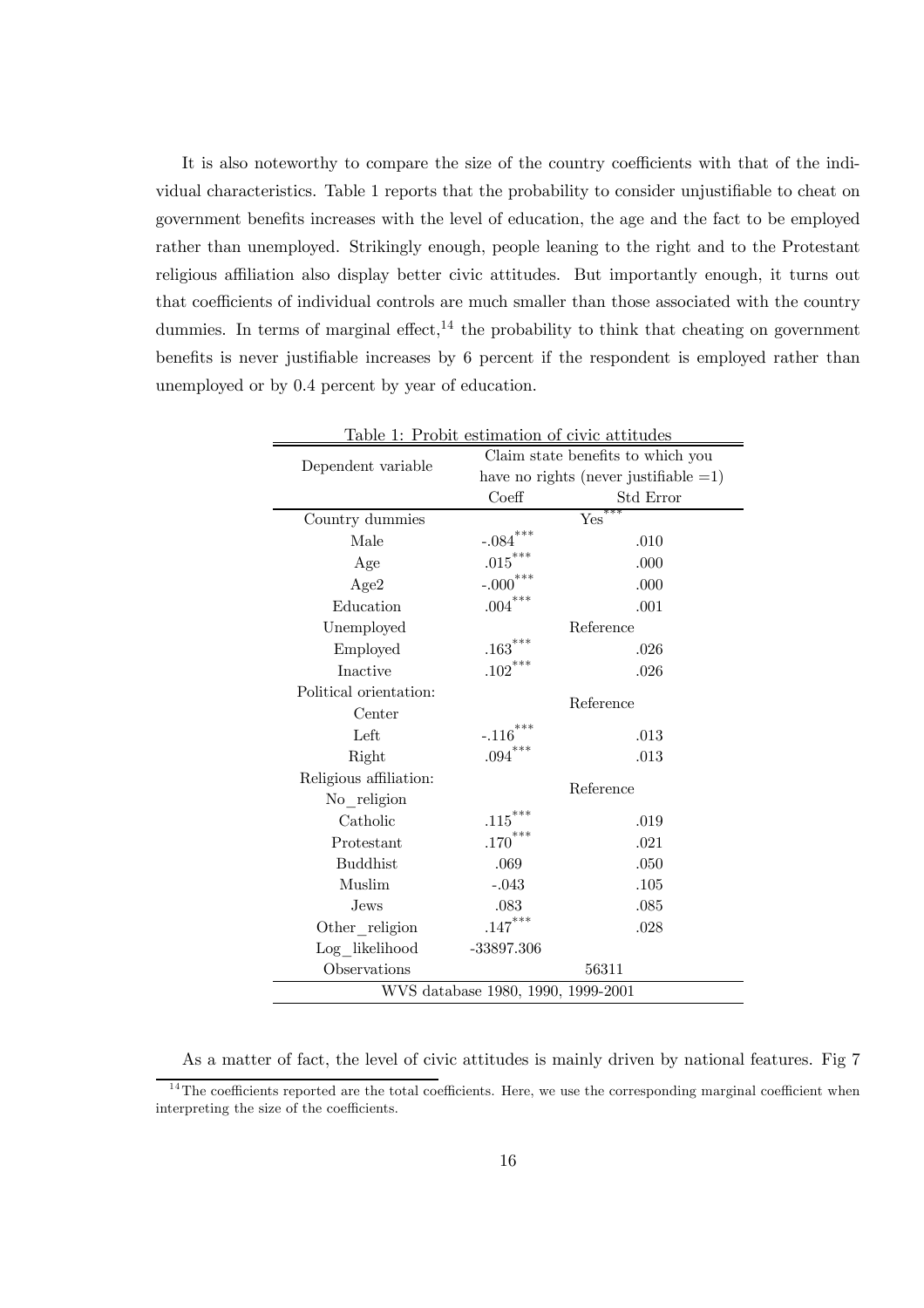

Figure 6: Marginal country effects associated with the question: "Do you think it can always be justified, never be justified or something in between to claim government/state benefits to which you have no rights". The score associated with the answer 'never' is 1, the score of other answers is zero. Source: WVS, 1980, 1990, 1999—2001.

highlights this finding by showing the correlation between the mean reply to the question and the probit estimates of the coefficients associated with each country dummy. The correlation is almost perfect yielding a coefficient of determination of 0.9. Thus the clue for understanding the cross-country heterogeneity in civic attitudes is to look at specific national features.

#### 3.1.3 Long lasting effects of national features

The observation of cross-country differences in civic attitudes leaves unexplained the roots of such heterogeneity. Do people face different national environment and national institutions which could quickly change their civic attitudes? For instance people might feel less guilty to cheat on taxes in countries plagued by administrative inefficiencies. People could feel all the more guilty if they live in an environment in which everybody checks the attitude of others. But the relationship could also go the other way around. Civic attitudes might be difficult to change because they are deeply rooted in specific culture and people facing the same incentives could react differently depending on their cultural background. Obviously the scope for policy reform to overcome moral hazard issues raised by public insurance depends to a large extent on the answer to this question. If culture matters and has long lasting effects on civic attitudes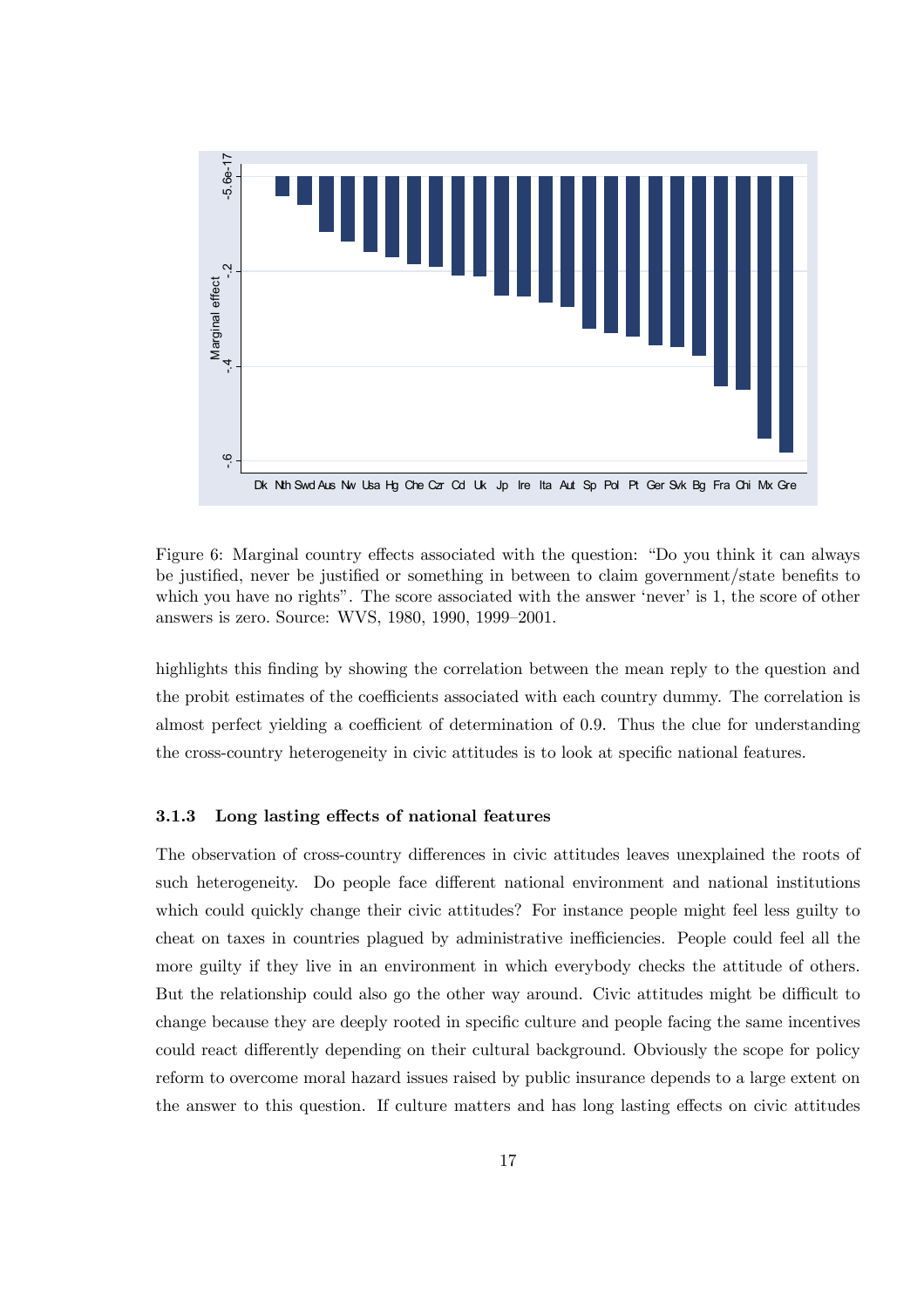

Figure 7: Correlation between the mean reply and the estimated country dummies associated with the question: "Do you think it can always be justified, never be justified or something in between to claim government/state benefits to which you have no rights". The score associated with the answer 'never' is 1, the score of other answers is zero. Source: WVS, 1980, 1990, 1999—2001.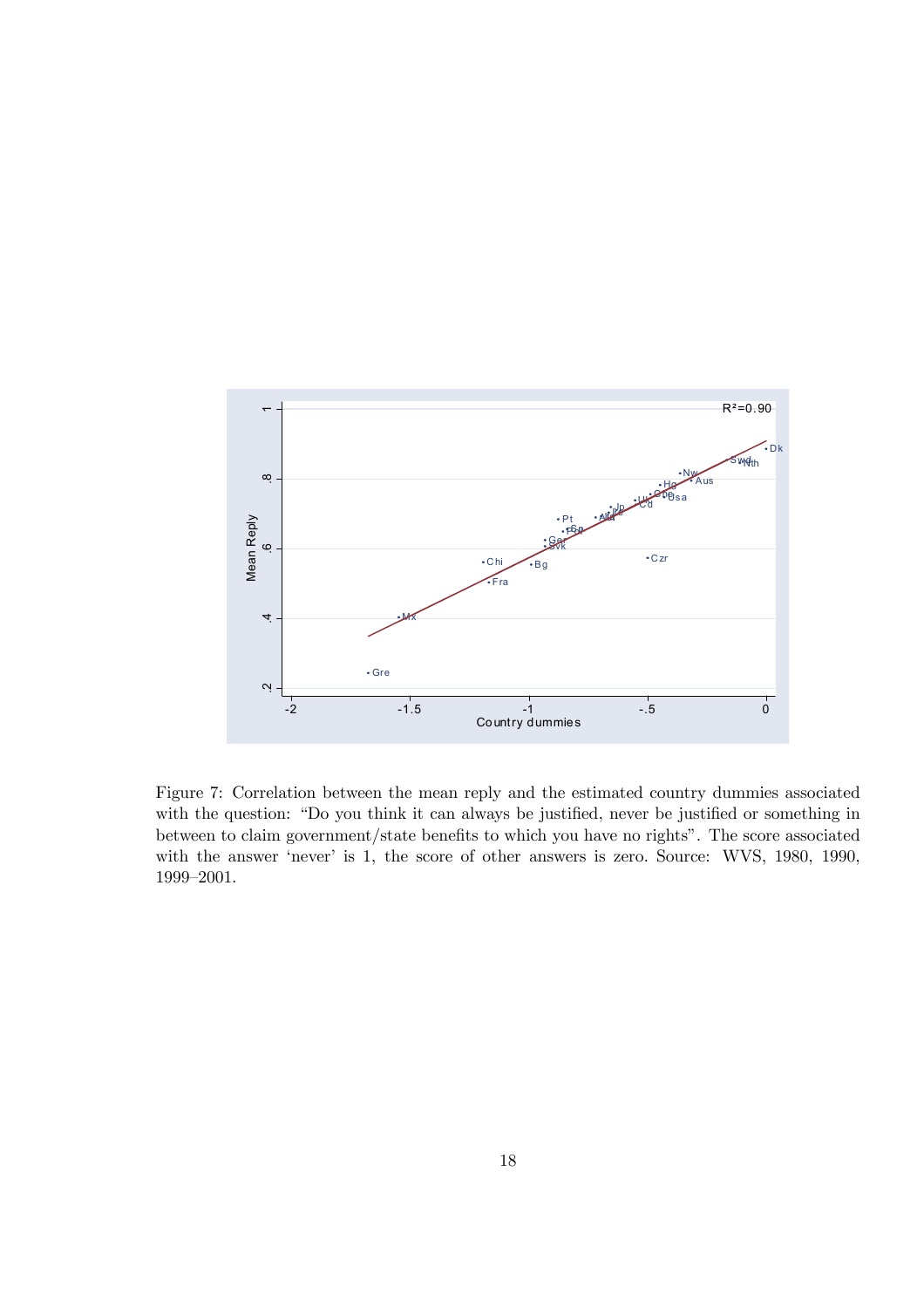that cannot be changed quickly by changes in labor market institutions, the Danish flexicurity model cannot be implemented without specific actions aiming at changing civic attitudes.

To investigate this issue, we look at civic attitudes of people who come from different national origins but face the same economic environment by living in the same country. In lines with the previous analysis, we still focus on the question regarding civic attitudes towards cheating over government benefits. But we limit the analysis to the ISSP database which is the only one to provide information on the country of origin of the respondent's ancestors. The question is provided for the two waves 1991 and 1998 and reads as follows: "From what country or part of the world did your ancestor come from? If there is more than one country, which one of these *countries do you feel closer*".<sup>15</sup> This question is mainly referenced for the United States on which our analysis will henceforth be based. In order to use the maximum number of observations, we group the different countries of origins into the following clusters: Nordic countries (Denmark, Netherlands, Norway and Sweden), European Anglo-Saxon countries (UK and Ireland), European Continental countries (France and Germany), Mediterranean countries (Italy, Portugal, Spain and Greece), Eastern European countries (Poland) and Latin American origins. We end up with a sample of 1057 households made up of 317 Anglo-Saxons, 192 Mediterranean, 39 Nordic, 40 Eastern Europeans, 65 Latin Americans and 404 Continental Europeans. We then assess to what extent the country of origin does matter by using dummies for each cluster. We also control for the main other individual characteristics: age, sex, education, employment status, income category and political orientation.

Table 2 reports the probit estimates. The explained variable is scaled 1 if people think that cheating over government benefits is seriously wrong. Our main variable of interest is the coefficient associated with the country of origin of the respondent. Households with Nordic origins are still considered as the reference group. As a first step we estimate the coefficient associated with the other regions of origins without controlling for individuals characteristics since most of these characteristics, such as education, income, family status and religious affiliation, are likely to be endogenous to the cultural backgrounds.

Table 2 - Col. 2 shows that the fact to have ancestors from Eastern Europe, Mediterranean countries and above all Latin American countries, significantly reduce the probability that the respondent considers as seriously wrong the fact to cheat on government benefits compared to people with Nordic ancestors. The coefficients are economically sizeable and statistically significant at the 5 percent level. Respondents with Anglo-Saxon or Continental European origins also display lower public-spiritedness, but the gap with people originated from Nordic

 $15$ Unfortunately we cannot use the WVS questions in as much as this survey does not document the country of origin of the ancestors.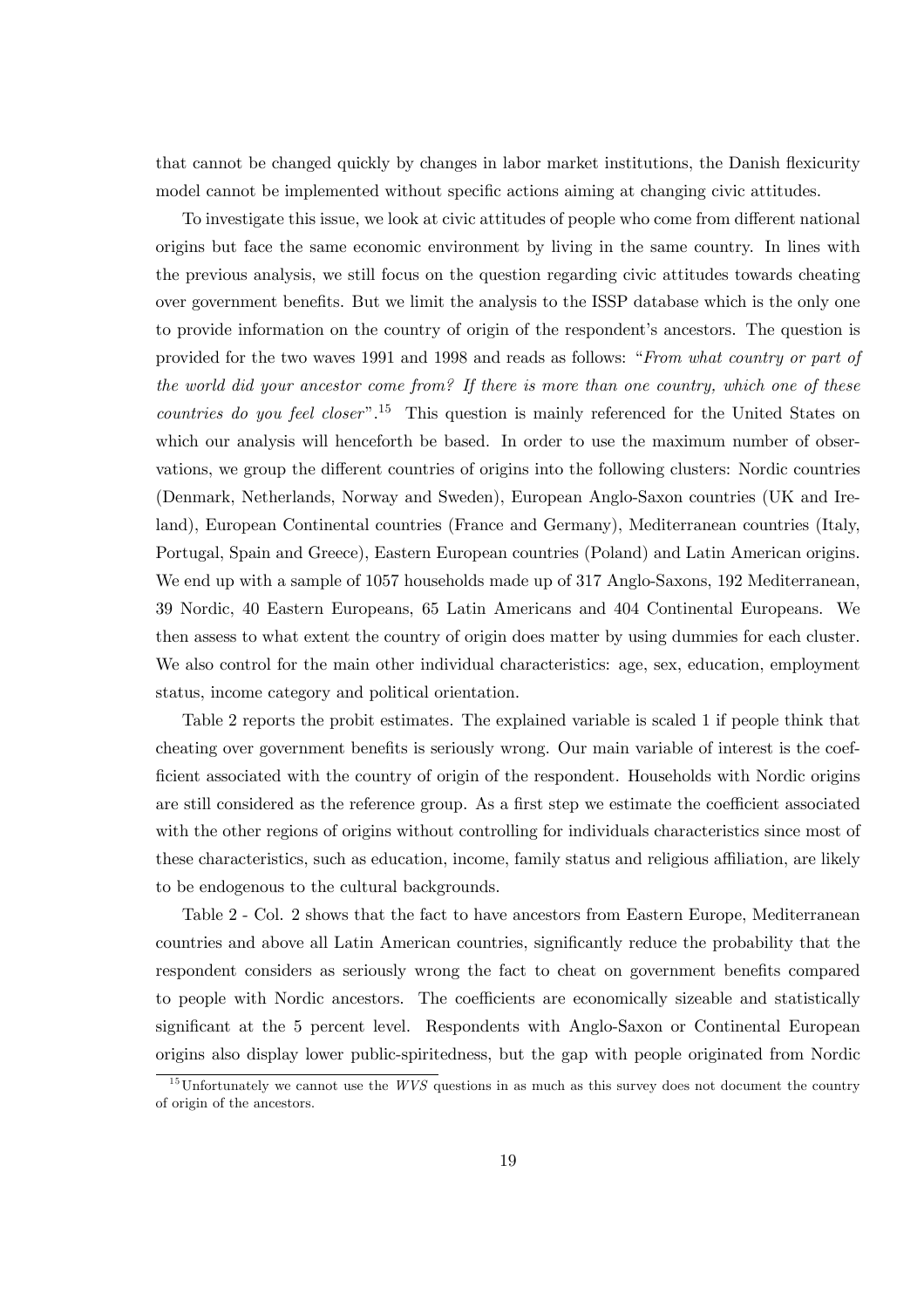countries is not statistically significant.

Table 2 - Col. 3 develops this analysis further by reporting ordered Probit estimates on the US when the main individual characteristics are controlled for. The same ordering of the regions of origins is still at stakes with the significant opposition between Latin American, Eastern European and Mediterranean countries on one hand, and Nordic countries on the other.

We then assess to what extent the same opposition pattern across-country holds in the two ISPP surveys. For that purpose we group the different countries into the same categories as that used for the ancestors' country of origin within the USA. Note that in the ISSP database, the only Latin American country is Chile. The explained variable is still the answer to the question related to cheating over government benefit and we use the same individual characteristics as the estimations run on US. As a first step, we estimate the regional effects on the probability to find it immoral to cheat on government benefits without controlling for individual variables. Table 2 - Col. 3 shows that the same opposition pattern applies between the clusters of countries in which the respondent is currently living. Respondents living in Mediterranean, Eastern European and Latin American display much lower civic attitudes than Nordic households. Remarkably enough the ordering of regions closely matches the one found for the ancestors' regions of origin in the USA. Moreover, the economic size and the statistical significance is robust to the inclusion of individual characteristics. This analysis strongly suggests that civic attitudes are caused by national features that have very long lasting effects.

#### 3.2 Civic attitudes, institutions and participation rates

This section analyzes the labor market and policy outcomes of civic attitudes diversity. In lines with the political economy model, we test whether countries in which a larger share of individuals consider that it is never justifiable to cheat on government benefits are more prone to insure workers by unemployment benefits instead of employment protection. We also estimate to what extent the labor force participation is influenced by such civic attitudes through the design of labor market institutions.

The analysis is based on the eighties and the nineties. The indicator for unemployment benefits is the share of GDP per capita expenditure per unemployed worker provided by the OECD. The value-added of this indicator is to capture information on both the replacement rate and the spell of unemployment benefits. Moreover, this indicator is available for all OECD countries including Mexico and the Eastern European countries. The employment protection legislation is proxied by the OECD index on regular and temporary contracts.16 Three time-

 $^{16}$ We use the OECD overall EPL1 indicator available at: http://www.oecd.org.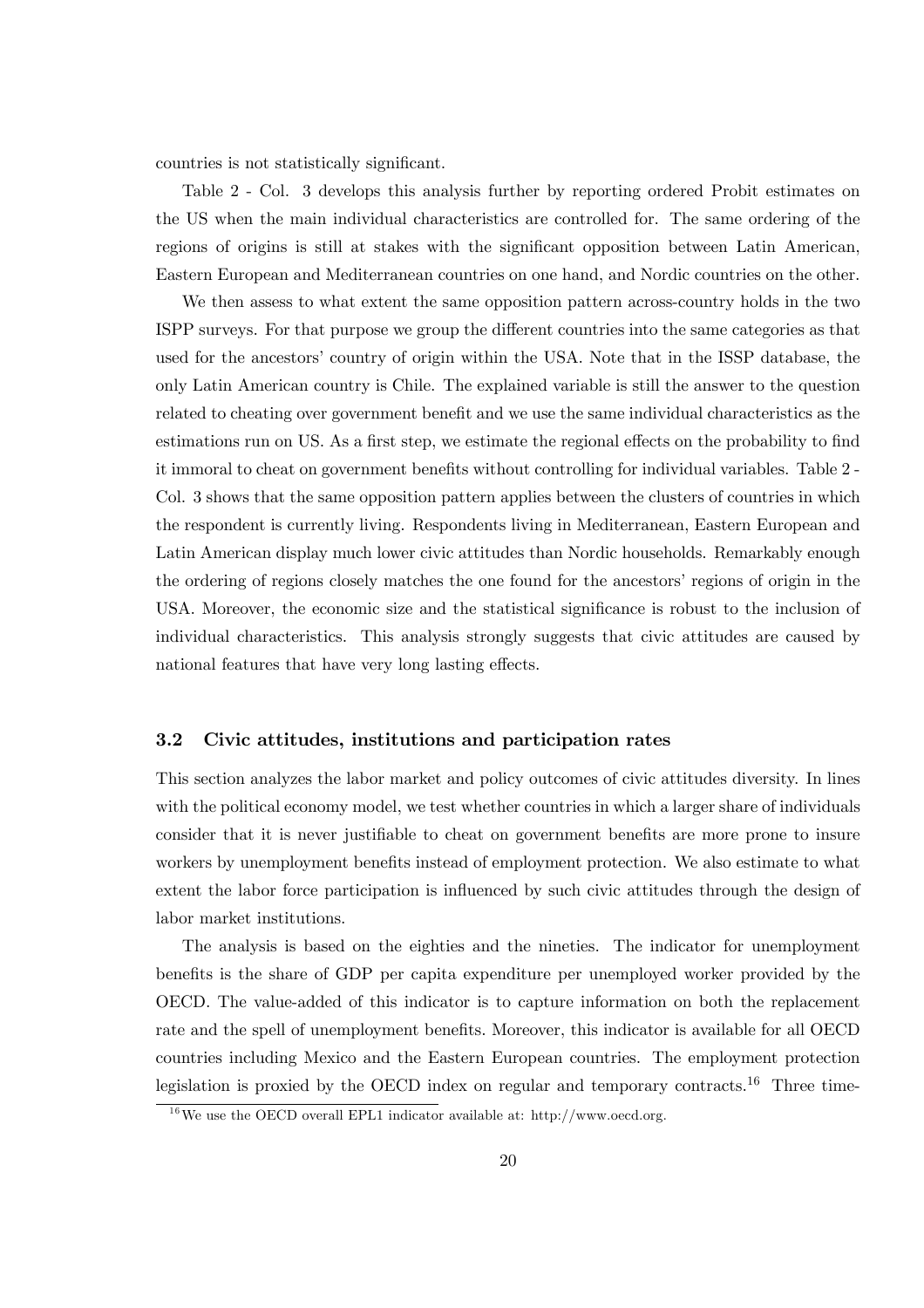|                                                                                            | Estimations on the US |                           | Cross-country estimations |                        |  |
|--------------------------------------------------------------------------------------------|-----------------------|---------------------------|---------------------------|------------------------|--|
|                                                                                            | Country of origins    |                           | Country of residency      |                        |  |
| Nordic                                                                                     |                       |                           | Reference                 |                        |  |
|                                                                                            | $-.281$               | $-.337$                   | $-.240$ <sup>***</sup>    | $-.270$ <sup>***</sup> |  |
| Anglo-Saxon Europe                                                                         | (.215)                | (.222)                    | (.026)                    | (.034)                 |  |
| Continental Europe                                                                         | $-.243$               | $-.270$                   | $-.381$ ***               | $-.301^{***}\,$        |  |
|                                                                                            | (.213)                | (.219)                    | (.028)                    | (.038)                 |  |
| Eastern Europe                                                                             | $-.482$ **            | $-.503$ <sup>*</sup>      | $-.742***$                | $-.739^{***}\,$        |  |
|                                                                                            | (.243)                | (.292)                    | (.027)                    | (.032)                 |  |
| Mediterranean                                                                              | $-0.397**$            | $-.440$ <sup>**</sup>     | $-.423$ ***               | $-.439$ ***            |  |
|                                                                                            | (.182)                | (.220)                    | (.031)                    | (.033)                 |  |
| Latin America                                                                              | $-.546^{**}$          | $-.505$ <sup>*</sup>      | $-.786$ ***               | $-.746***$             |  |
|                                                                                            | (.257)                | (.269)                    | (.037)                    | (.042)                 |  |
| Men                                                                                        |                       | .030                      |                           | $-.076^{***}\,$        |  |
|                                                                                            |                       | (.082)                    |                           | (.021)                 |  |
| Age                                                                                        |                       | $-.003$                   |                           | .005                   |  |
|                                                                                            |                       | (.002)                    |                           | (.007)                 |  |
| Age2                                                                                       |                       | .000                      |                           | $-.000$                |  |
|                                                                                            |                       | (.000)                    |                           | (.000)                 |  |
| Education                                                                                  |                       | $.053***$                 |                           | $.020***$              |  |
| (in years)                                                                                 |                       | (.015)                    |                           | (.003)                 |  |
| Unemployed                                                                                 |                       |                           | Reference                 |                        |  |
|                                                                                            |                       | .279                      |                           | $\mathbf{.191}^{***}$  |  |
| Employed                                                                                   |                       | (.276)                    |                           | (.051)                 |  |
| Inactive                                                                                   |                       | $.332\,$                  |                           | .088                   |  |
|                                                                                            |                       | (.284)                    |                           | (.053)                 |  |
|                                                                                            |                       |                           | Reference                 |                        |  |
| Religious person                                                                           |                       | $.285$ <sup>**</sup>      |                           | $-.012$                |  |
|                                                                                            |                       | (.112)                    |                           | (.026)                 |  |
| Income class: Center                                                                       |                       |                           | Reference                 |                        |  |
| Low                                                                                        |                       | $\textnormal{-}.061^{**}$ |                           | $-.092$                |  |
|                                                                                            |                       | (.085)                    |                           | (.023)                 |  |
| High                                                                                       |                       | .188                      |                           | $.191***$              |  |
|                                                                                            |                       | (.248)                    |                           | (.051)                 |  |
| Log-Likelihood                                                                             | $-728.84$             | $-708.09$                 | $-13569.179$              | $-10016.112$           |  |
| Nb of informations                                                                         | 1057                  | 1057                      | 15253                     | 15253                  |  |
| A positive sign increases the likelihood that individuals say that it is never             |                       |                           |                           |                        |  |
| justifiable to claim state benefits to which you have no rights, ***:1\%, **: 5\%, *: 10\% |                       |                           |                           |                        |  |

Table 2: National origin and civic attitudes: Ordered probit estimates

÷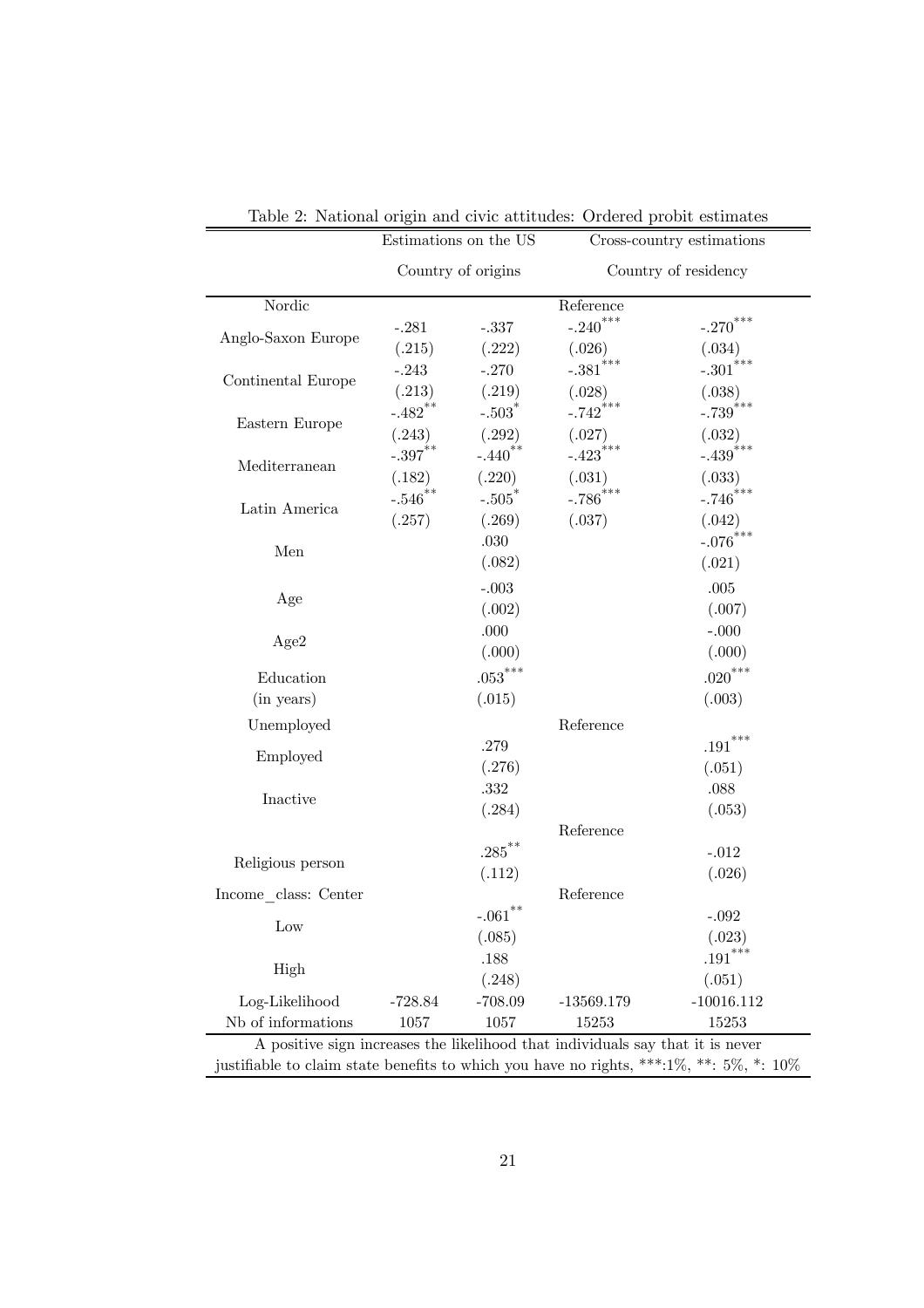varying indicators are provided for the late eighties, the late nineties and the early 2000s.

Our main explanatory variables of interest for labor market institutions are the national civic attitudes. They are proxied by the coefficients of the country dummies estimated for the WVS questions on civic attitudes towards government benefits in 1980, 1990 and 1999-2001. They correspond to the marginal effects of living in a country on the probability to say that it is never justifiable to cheat on government benefits by comparison with Denmark. Other explanatory variables found in the political economy literature of labor market institutions are also taken into account. Agell (2001) argued that the degree of openness gives rise to more uncertainty for households and could have fueled their need for more insurance. The level of insurance is also likely to vary over the business cycles captured by the growth rate of GDP taken in US 1995 dollars. Naturally, a lot of other explanatory variables might be relevant for explaining the level of employment protection, unemployment benefits and labor force participations but are not available for an extensive set of countries. We thus control for country fixed effects to capture other specific national features such as institutions. And we introduce time period dummies and country specific trends to control for both common and country specific aggregate shocks.

Since we are interested in causal relationship between civic attitudes and labor market outcomes, we introduce a lag period between the explained variables and the proxies for civic attitudes. Namely the coefficient estimated for national civic attitudes in the waves 1980, 1990 and 1999-2001 explain institutions in the late eighties, the late nineties and the early 2000s respectively. The data for the dependent variable and the other controls are taken as five years average over the period 1985-89, 1990-94 and 1999-2003.

Table 3 reports GLS estimates of the determinants of unemployment insurance (UI), employment protection (EP), and the ratio of the those two variables (UI/EP). As a first step, we estimate the effects of national civic attitudes without any other control, since these attitudes might influence the overall economic environment. The effects are statistically significant. Table 3 - Col. (1) shows that a one percent increase in the probability to say that it is never justifiable to cheat on government benefits relatively to Denmark would increase UI spending by 0.7 percent. Table 3 - Col. (3) indicates there is a significant correlation between the civic attitudes indicator and employment protection. If the OECD indicator is rescaled so that it amounts to zero for the most flexible economy (the US) and to 1 for the most rigid economy (Portugal),  $^{17}$  it turns out that a one percent increase in civic attitudes indicator leads to a 0.6 percent decrease in the EP indicator. As a matter of fact, Table 3 - Col. (6) shows that a relative increase in national civic attitudes increase the ratio of UI over EP. The coefficients associated with national civic attitudes are significant at the 1 percent level for each regression. As a second step, we control

<sup>&</sup>lt;sup>17</sup>The OECD overall EPL1 indicator goes from .2 to 4.1.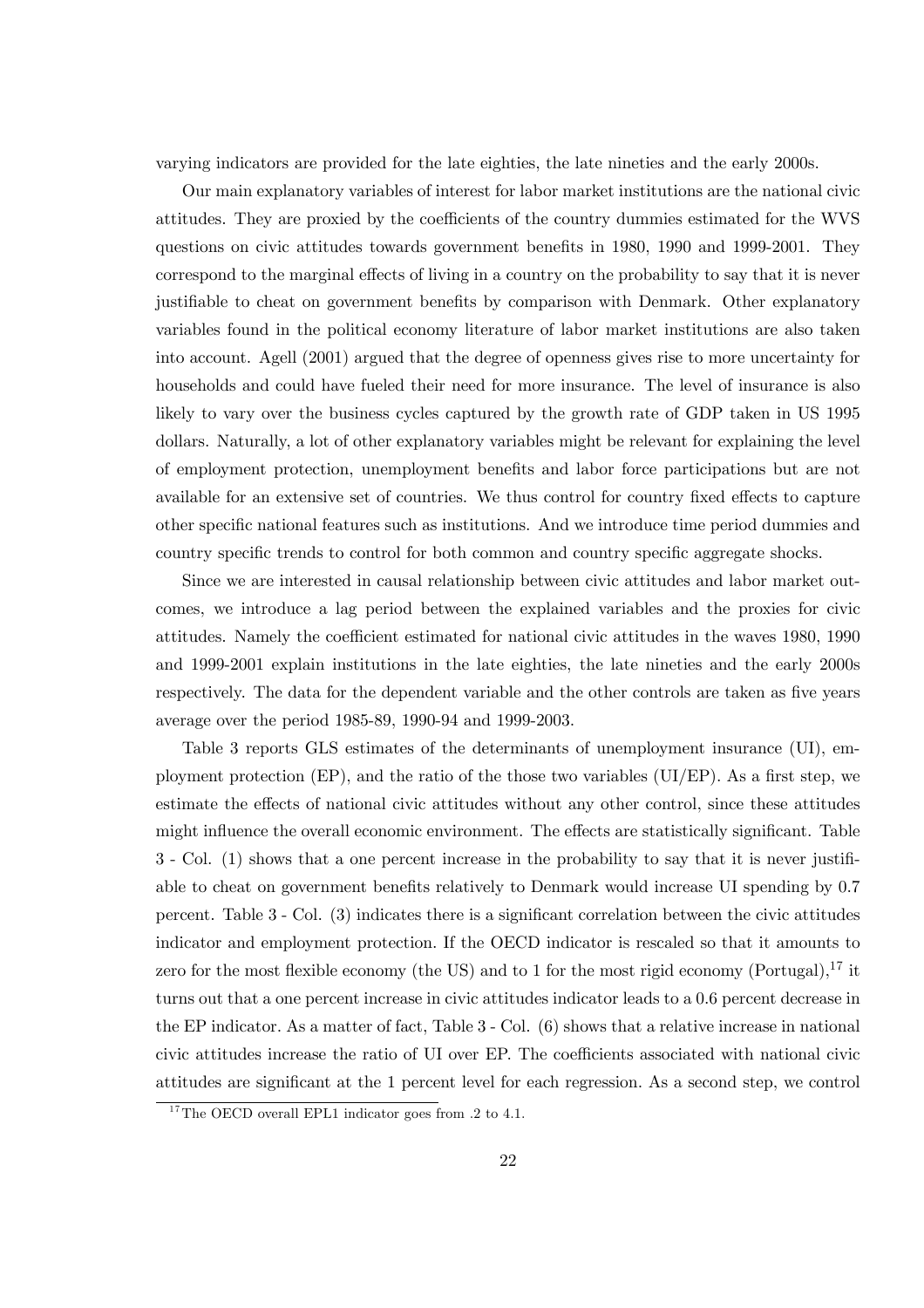for the economic environment by introducing country fixed effects, period effects and country specific trends. The same relationship holds: a marginal increase in civic attitudes is associated with higher UI, lower EP and an increase in the overall ratio. The estimated coefficients are economically less important but they are still significant at the one percent level.

We then turn to the labor market outcomes of such civic attitudes. In lines with the model, we estimate the impact of civic attitudes on labor force participation rates going through the employment protection-unemployment benefits ratio. For that purpose, we run a simultaneous equations estimation in which the UI-EP ratio is explained by civic attitudes on one hand and the labor participation rates are explained by the UI-EP ratio on the other hand. We focus the analysis on the labor participation rates of young workers (aged between 20 and 24 years old) since the whole cross-country heterogeneity in labor force participation rates is concentrated on outsiders demographic groups and in particular on young workers who are much more hampered by employment protection than prime-age male workers.18

Table 4 reports the simultaneous equations estimates. Table 4 - Col.(1) shows the coefficients estimates when civic attitudes are used as the only explanatory variables. It turns out that their effect on labor force going through the UI-EP trade-off is highly positive and statistically significant at the one percent level. And this correlation is robust to the inclusion of country fixed effects and period dummies, as shown by Table 4 - Col.(2). The coefficient estimated in Col.(2) implies that a one percent increase in the indicator of civic attitudes leads to a 0.3 percent increase<sup>19</sup> in the participation rate. Looking at the size of the country marginal effects in Figure 6, this entails that differences in civic attitudes between Denmark and France, for instance, may explain about 12 points of percentage of the difference in labor force participation rates of young people.20

Eventually, since civic attitudes might be influenced by public policies, we use intrumental variable method to control for endogeneity bias. Although our previous results on the behavior of native born American suggest that civic attitudes are not influenced by the economic environment in the U.S, it cannot be excluded that values may change faster in other countries in which communautarism is less widespread. Therefore, we instrument the country dummies for civic attitudes by the shares of people belonging to each religious denomination within each country. To control for the exogeneity of the religious variable towards the country dummies for civic

 $18$  See Algan and Cahuc (2005), Bertola et al., (2002) and Heckman and Pagès (2000) for a fully-flegded decomposition by demographic groups of the effects of employment protection on labor market performances.

<sup>&</sup>lt;sup>19</sup>This figure is obtained by multiplying the coefficient of the country dummies by the coefficient of UI/EP in Table 4 - Col. 2.

<sup>&</sup>lt;sup>20</sup>The employment rate of young people amounts to .50 in France and .78 in Denmark over the period 1999-2003.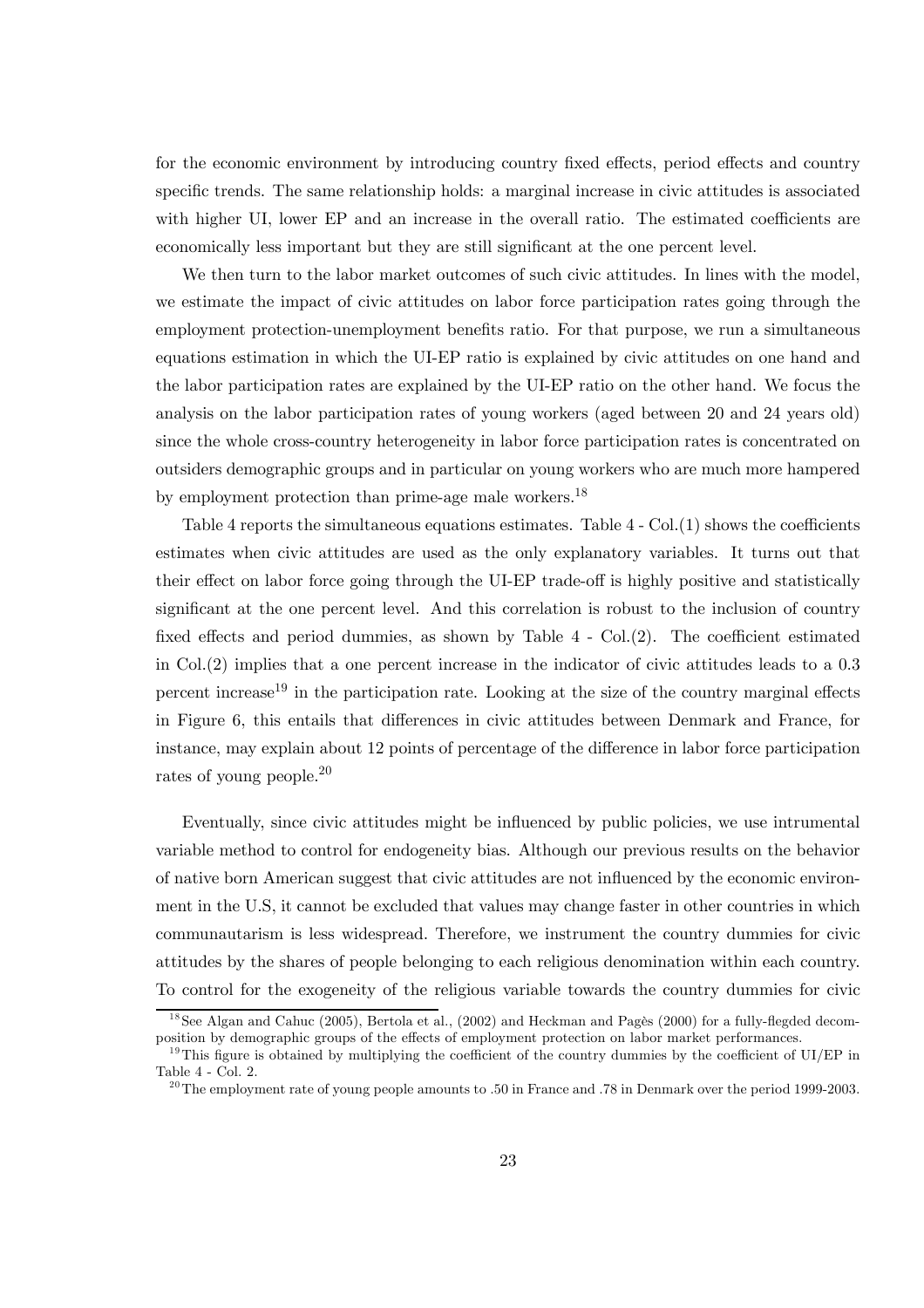| Lable 3: Civic attitudes and | labor             |                   | market institutions. | GLS estimates.    | Period:           | 1980-2003       |  |
|------------------------------|-------------------|-------------------|----------------------|-------------------|-------------------|-----------------|--|
|                              | UI                |                   |                      | EP                |                   | UI/EP           |  |
|                              | $\left( 1\right)$ | $\left( 2\right)$ | $\left( 3\right)$    | $\left( 4\right)$ | $\left( 5\right)$ | (6)             |  |
| Country dummies              | ***<br>.713       | ***<br>.356       | ***<br>$-2.342$      | ऋऋ<br>$-1.00$     | ***<br>.550       | ***<br>$.132\,$ |  |
| for civic attitudes          | (.13)             | (.081)            | (.875)               | (.500)            | (.121)            | (.056)          |  |
|                              | .086              |                   | .001                 |                   | $-.038$           |                 |  |
| Open                         | (.058)            |                   | (.343)               |                   | (.049)            |                 |  |
| <b>DGDP</b>                  | $-.011$           |                   | .004                 |                   | .00096            |                 |  |
|                              | (.011)            |                   | (.068)               |                   | (.009)            |                 |  |
|                              | ***<br>$-.399$    | 4.447             | $1.375***$           | ***<br>$-.5.28$   | $.338***$         | $-4.295$        |  |
| Constant                     | (.059)            | (3.678)           | (.352)               | (2.40)            | (.049)            | (3.532)         |  |
| <b>Fixed Effects</b>         | N <sub>0</sub>    | ***<br>Yes        | No                   | ***<br>Yes        | N <sub>o</sub>    | ***<br>Yes      |  |
| Period effects               | No                | ***<br>Yes        | No                   | ***<br>Yes        | No                | ***<br>Yes      |  |
| Specific trends              | No                | ***<br>Yes        | No                   | ***<br>Yes        | N <sub>o</sub>    | ***<br>Yes      |  |
| Observations                 | 58                | 58                | 58                   | 58                | 58                | 58              |  |

Table 3: Civic attitudes and labor market institutions. GLS estimates. Period: 1980-2003

Table 4: Participation rates of young people (20-24 years old) and civic attitudes. 3SLS estimates. Period: 1980-2003

|                      | Labor force     | UI/EP                  | Labor force           | UI/EP                  |
|----------------------|-----------------|------------------------|-----------------------|------------------------|
|                      | (1)             |                        | $\left( 2\right)$     |                        |
| Country dummies      |                 | ***<br>.511            |                       | ***<br>.136            |
| for civic attitudes  |                 | (.118)                 |                       | (.067)                 |
| UI/EP                | ***<br>$.571\,$ |                        | $.208***$             |                        |
|                      | (.130)          |                        | (.099)                |                        |
|                      | $-.012$         | $-.038$                |                       |                        |
| Open                 | (.027)          | (.040)                 |                       |                        |
|                      | $-.318$         | .001                   |                       |                        |
| <b>DGDP</b>          | (.540)          | (.009)                 |                       |                        |
| Constant             | $.632^{***}$    | $.322}^{\ast\ast\ast}$ | $.771^{\ast\ast\ast}$ | $.223}^{\ast\ast\ast}$ |
|                      | (.030)          | (.047)                 | (.307)                | (.016)                 |
| <b>Fixed Effects</b> |                 | No                     | Yes                   | ***                    |
| Period effects       |                 | No                     | Yes                   | ***                    |
| Specific trends      | N <sub>0</sub>  |                        | Yes                   | ***                    |
| $\mathbf{R}^2$       | .24             | .24                    | .82                   | .99                    |
| Observations         | 58              | 58                     | 58                    | 58                     |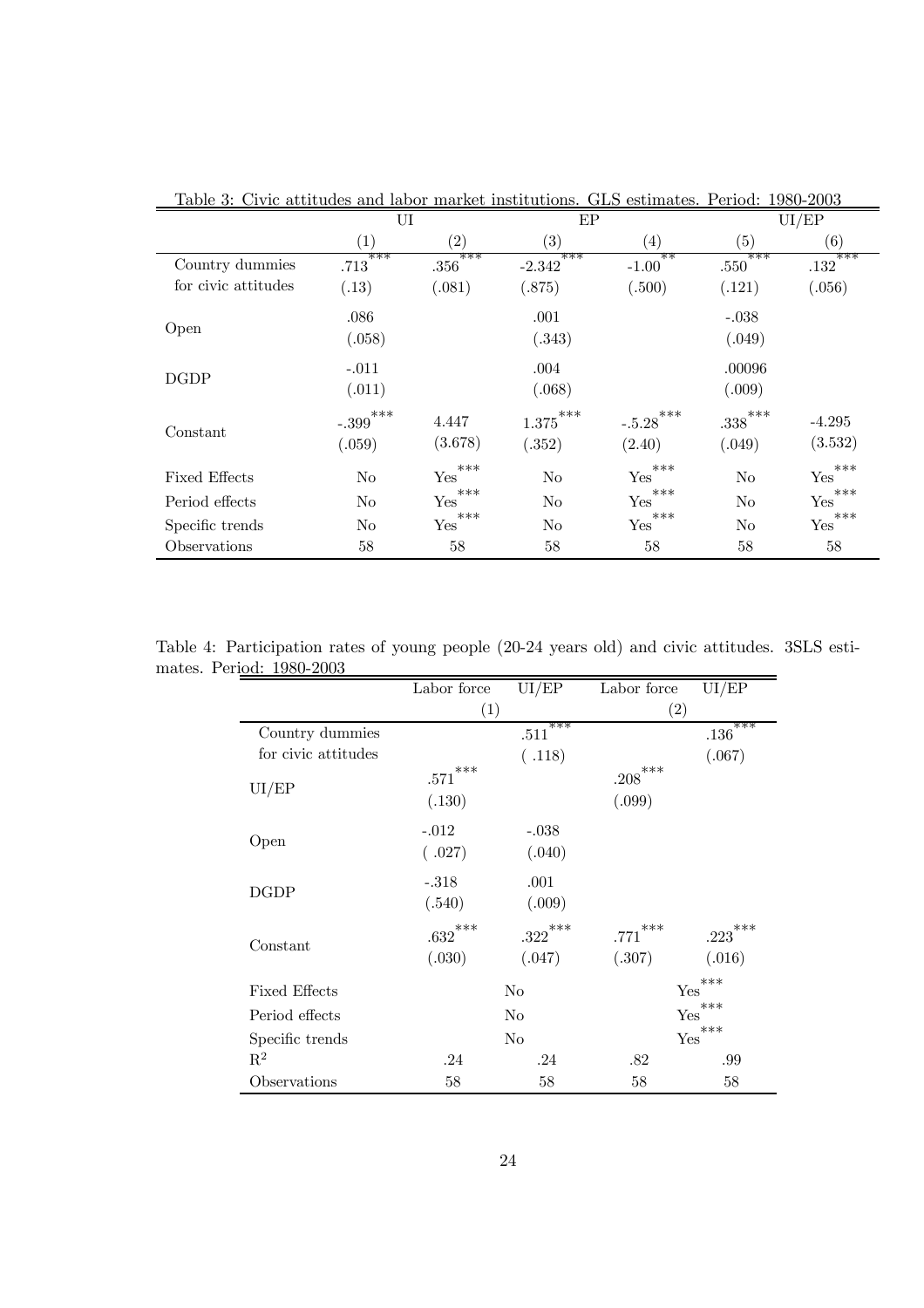attitudes, we take the ten years lagged values of the share of each religious denominations.<sup>21</sup> The choice of this instrument is based on the results displayed in Table 1 showing that there is a significant correlation between religious affiliations and public-spiritedness (see also Guiso et al., 2005). We use the same set of explanatory variables as before including country fixed effects, time period dummies and national specific trends.

Table 5 reports the IV estimates for both unemployment benefits (Col. (1)) and the ratio of unemployment benefits over employment protection (Col. (2)). The IV estimates reveal a significant impact of civic attitudes on these institutions transiting through the religious affiliation. Compared with the GLS estimates of Table 3- Col. (2) and Col. (6), it appears that both the size and the statistical relevance of the coefficients are even higher. These results suggest that the positive correlation between public-spiritedness on one hand and institutions on the other hand, is not driven by the potential endogeneity of civic attitudes. It is also worth noticing that the religious denominations have an impact which is consistent with those estimated from individual data (see Table 1). Namely, Table 5 - Col. (3) suggests that public-spiritedness is more widespread among Protestants. Moreover it turns out that the religious factor can explain by itself nearly half the variance in national civic attitudes.

|                     | $\left( 1\right)$    | (2)                             | (3)                 |  |
|---------------------|----------------------|---------------------------------|---------------------|--|
|                     | UI                   | UI/EP                           | Country dummies     |  |
|                     |                      |                                 | for civic attitudes |  |
| Country dummies     | $.683***$            | $.531^{\overbrace{\text{***}}}$ |                     |  |
| for civic attitudes | (.198)               | (.155)                          |                     |  |
| Protestant          |                      |                                 | Reference           |  |
|                     |                      |                                 | $-.285***$          |  |
| Catholic            |                      |                                 | (.047)              |  |
|                     |                      |                                 | $-.295***$          |  |
| Other religion      |                      |                                 | (.070)              |  |
|                     |                      |                                 | $-.258$             |  |
| Non religious       |                      |                                 | (.210)              |  |
|                     | 8.513                | $13.923***$                     | $-.050$             |  |
| Constant            | (4.749)              | (3.712)                         | (.040)              |  |
| Fixed effects       |                      | $\mathbf{Yes}^{***}$            | No                  |  |
| Period effects      | $\mathbf{Yes}^{***}$ |                                 | No                  |  |
| Specific trend      | $\mathbf{Yes}^{***}$ |                                 | No                  |  |
| $R^2$               | .985                 | .985                            | .398                |  |
| Observations        | 58                   | 58                              | 58                  |  |

Table 5: Civic attitudes and labor market institutions. IV estimates. Period: 1980-2003

 $21$ <sup>21</sup>The data come from the World Christian Encyclopedia (Barrett et al., 2001). The religious affiliations of the early 1970s, the early 1980s and the early 1990s explain the countries dummies of civic attitudes estimated respectively in the waves 1980, 1990 and 1999-2001 of the World Value Survey.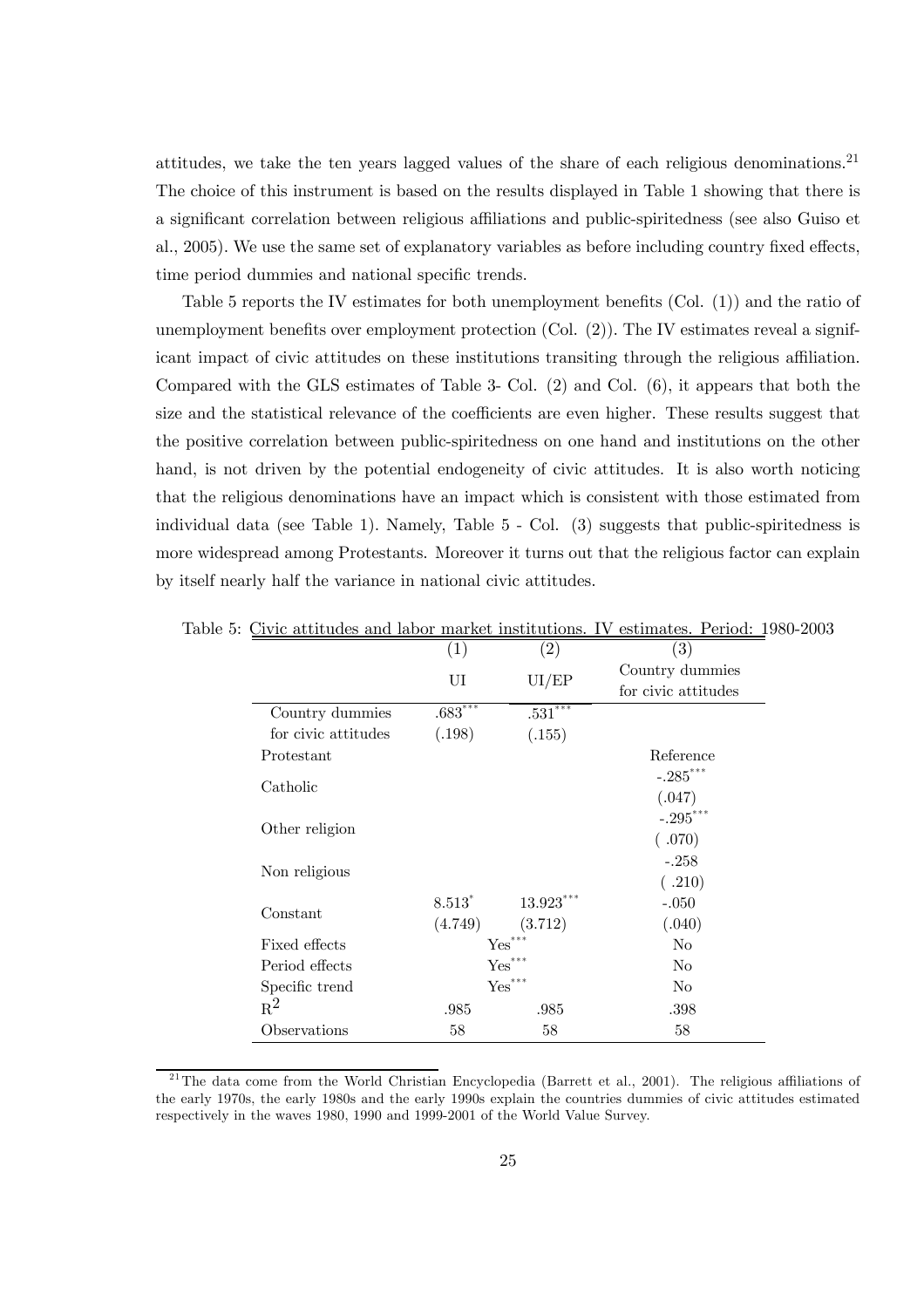# 4 Conclusion

This paper argues that the efficiency of the Danish flexicurity Model relies on strong publicspiritedness which is absent in many other countries whose labor market institutions are different from those met in Denmark. From this perspective, the weak public-spiritedness observed in many European countries may hinder the implementation of the Danish recipe. More generally, this analysis suggests that public-spiritedness is a key ingredient in the possibility for a society to implement efficient public unemployment insurance. To that regard, a country may be unlikely to succeed in its labor market reforms without a comprehensive policy affecting civic behavior of its citizens.

This conclusion raises many questions about the scope and the instruments of policy reforms. In particular: how can civic attitudes be changed? Our paper suggests, along with many others (see Guiso et al., 2005), that it is far from being straigthforward to change civic attitudes, because it turns out that they are largely shaped by cultural heritages and that they are not systematically influenced by the economic environment. From this point of view, more research is required to shed light on the relations between public-spiritedness, trust, other elements of social capital and the economic environment in order to improve our understanding of the dynamics of values and preferences.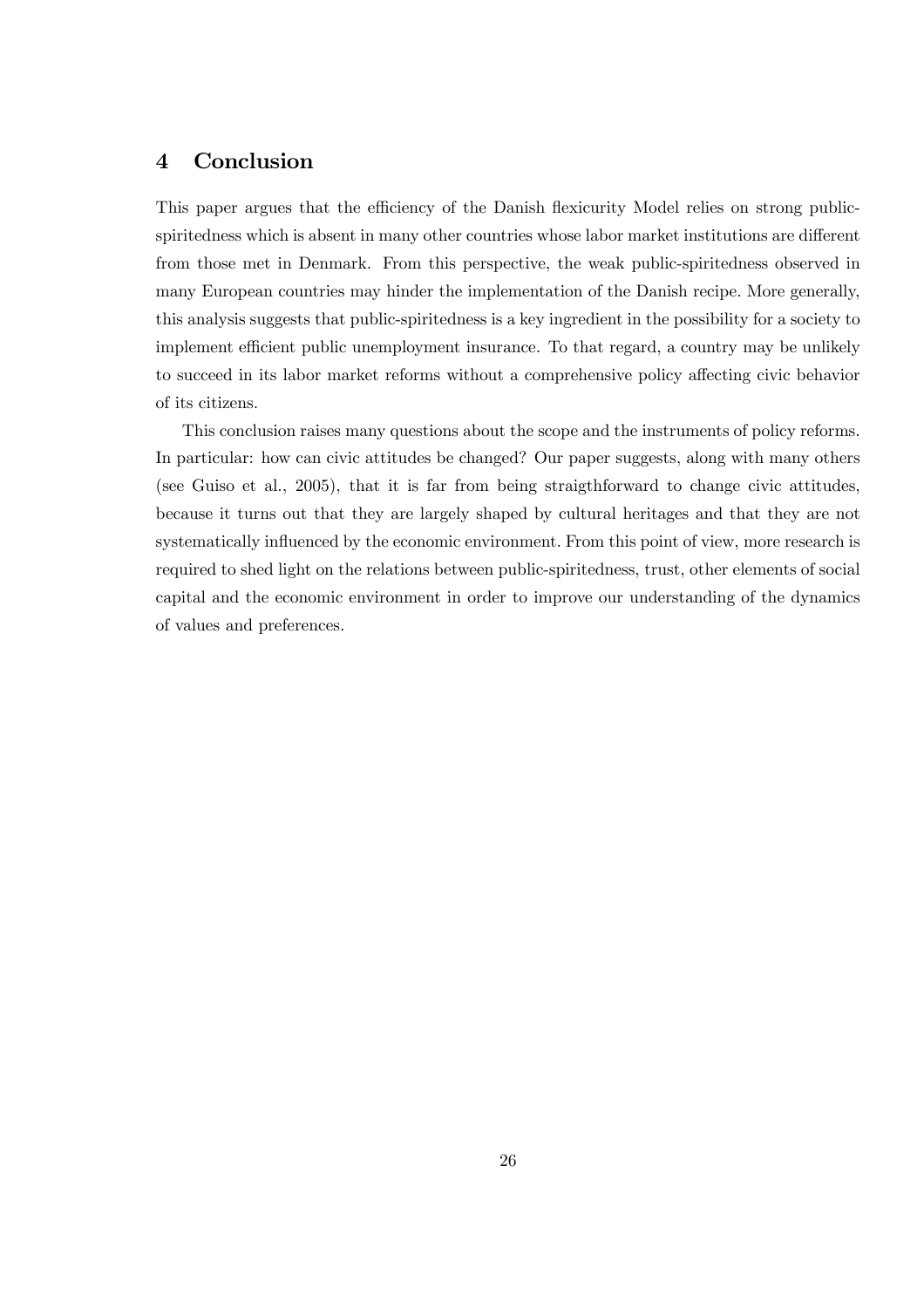# References

- [1] Agell, J., 2001, On the determinants of labor market institutions : Rent seeking versus Social Insurance, CESifo working paper.
- [2] Alesina, A. and Glaeser, E., 2004, Fighting Poverty in the US and Europe, Oxford University Press, Oxford.
- [3] Alesina, A., Glaeser, E., Sacerdote, B., 2005, Work and Leisure in the US and Europe: Why so different?, NBER working paper 11278.
- [4] Algan, Y. and Cahuc, P., 2005, The Roots of Low European Employment: Family Culture?, forthcoming in Pissarides, C. and Frenkel, J. (eds.) NBER Macroeconomics Annual, MIT Press.
- [5] Antecol, H., 2000, An Examination of Cross-Country Differences in the Gender Gap in Labor Force Participation Rates, Labour Economics 7, pp. 409-426.
- [6] Azariadis, C., 1975, Implicit contract and underemployment equilibria, Journal of Political Economy, 83(6), pp. 1183-1202.
- [7] Baily, M., 1974, Wages and employment under uncertain demand, Review of Economic Studies, 41(1), pp. 37-50.
- [8] Banfield, E. 1958, The Moral Basis of a Backward Society, New York, Free Press.
- [9] Barrett, D.B, Kurian, G., and Johnson, T., 2001, World Christian Encyclopedia, Oxford University Press.
- [10] Barro, R.J and McCleary, R., 2002, Religion and Political Economy in an International Panel, Harvard working paper.
- [11] Bertola, G., Blau, F.D, and Kahn, L., 2002, Labor Market Institutions and Demographic Employment Patterns, CEPR Working Paper, n◦ 3348.
- [12] Blanchard, O., 2004, The Economic Future of Europe, Journal of Economic Perspective, 18.
- [13] Blanchard, O. and Philippon, T., 2004, The Quality of Labor Relations and Unemployment, NBER working paper 10590.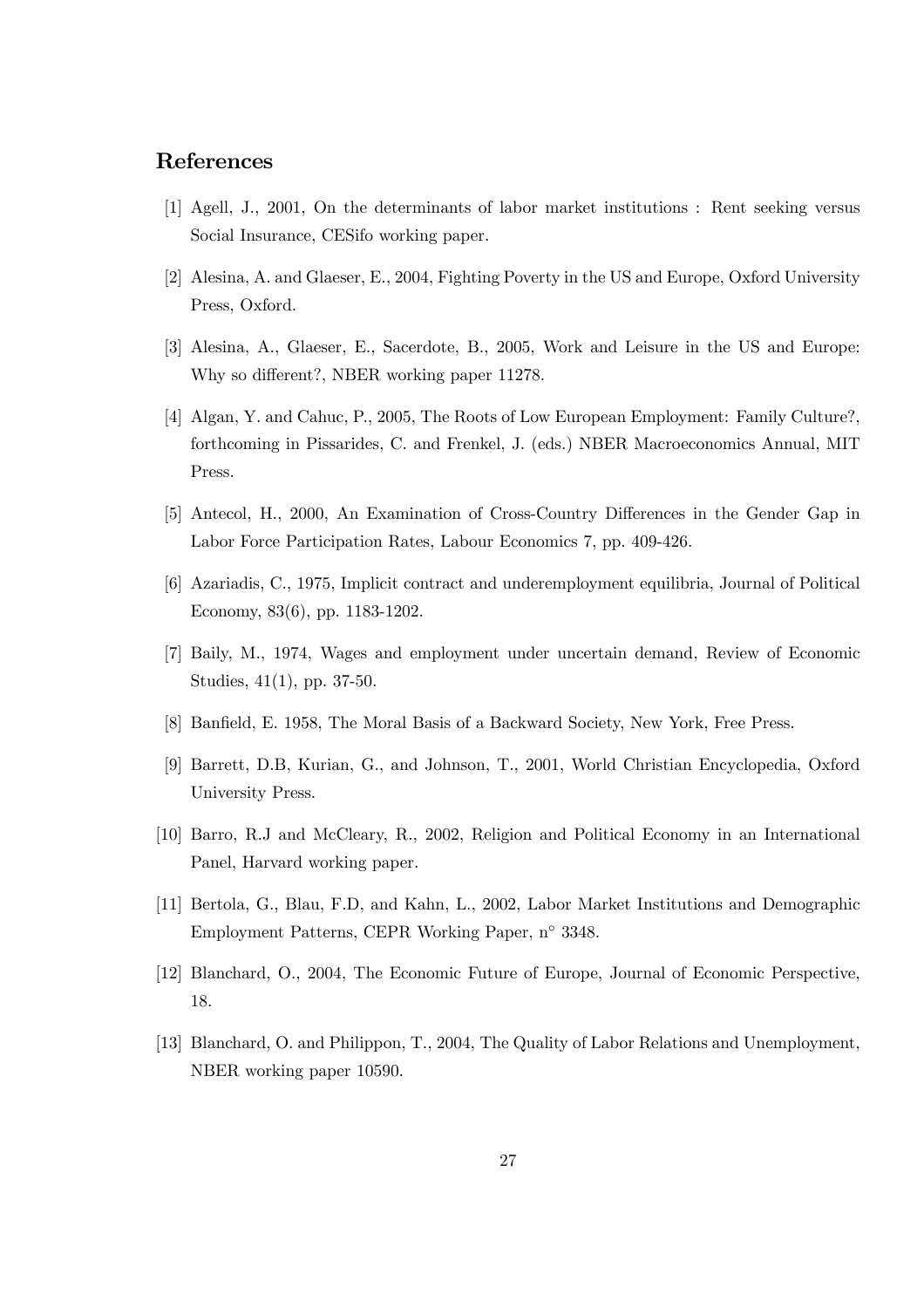- [14] Blanchard, O. and Tirole, J., 2004, The Optimal Design of Labor Market Institutions. A First Pass, NBER working paper 10443.
- [15] Blau, F., 1992, The fertility of immigrant women: evidence from high fertility source countries. In: Borjas, G.J., Freeman, R. Eds. , Immigration and the workforce: economic consequences for the United States and source areas. The University of Chicago Press, Chicago, pp. 93—133.
- [16] Boeri, T. Conde-Ruiz, I.J, Galasso, V., 2003, Protecting Against Labour Market Risk: Employment Protection or Unemployment Benefits?, IZA discussion paper 834.
- [17] Boeri, T. Conde-Ruiz, I.J, Galasso, V., 2004, Cross-Skill Redistribution and the Tradeoff between Unemployment Benefits and Employment Protection, IZA discussion paper 1371.
- [18] Burdett, K. and Wright, R., 1989a, Unemployment Insurance and Short-Time Compensation: The Effects on Layoffs, Hours per Worker and Wages, Journal of Political Economy, 97, pp. 1479-1496.
- [19] Burdett, K. and Wright, R., 1989b, Optimal Firm Size, Taxes, and Unemployment, Journal of Public Economics, 39, pp. 275-287.
- [20] Carroll, C.D., Rhee, C. and Rhee, B., 1999, Does Cultural Origin Affect Saving Behavior? Evidence from Immigrants. Economic Development and Cultural Change, 48(1), pp. 33—50.
- [21] Clark, A. and Postel-Vinay, F., 2005, Job Security and Job Protection. IZA discussion paper 1489.
- [22] Chui, H. and Karni, E., 1998, Endogenous Adverse Selection and Unemployment Insurance, Journal of Political Economy, 106, pp. 806-827.
- [23] Bertola, G., Blau, F. and Kahn, 2003, Labour market institutions and Demographic employment patterns, IUF working paper.
- [24] Feldstein M., 1976, Temporary Layoffs in the Theory of Unemployment, Journal of Political Economy, 84, pp. 937-957.
- [25] Fernandez, R. and Fogli, A., 2005, Culture: An Empirical Investigation of Beliefs, Work, and Fertility, Federal Reserve Bank of Minneapolis, Research Department Staff Report 361.
- [26] Fernández, R., Fogli, A. and Olivetti, C., 2004, Mothers and Sons: Preference Formation and Female Labor Force Dynamics, Quarterly Journal of Economics, 119(4), 1249-1299.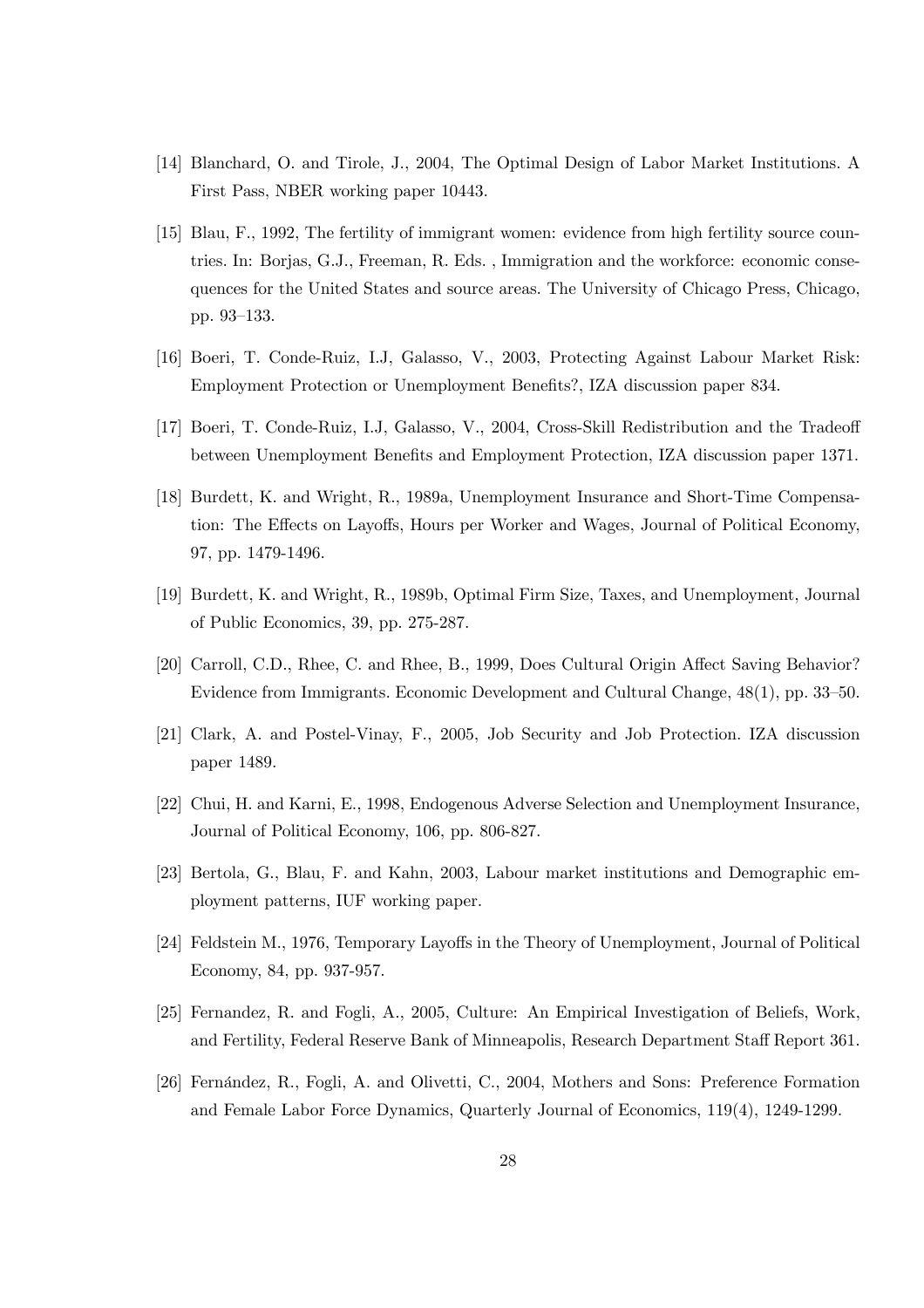- [27] Freeman, R., 2000, Single Peaked versus Diversified Capitalism: the Relation Between Economic Institutions and Outcome. NBER working paper n◦7556.
- [28] Freeman, R.B., and Schettkat, R., 2005, Marketization of household production and the EU—US gap in work, Economic Policy, 41, pp. 5-50.
- [29] Giuliano, P., 2004, On the Determinants of Living Arrangements in Western Europe: Does Cultural Origin Matter?, mimeo, U.C. Berkeley.
- [30] Guinnane, T., Moehling, C. and Grada, C., 2002, The Fertility of the Irish in America in 1910, mimeo, Yale University.
- [31] Guiso, L., Sapienza, P. and Zingales, L., 2003, People's opium? Religion and Economic Attitudes, Journal of Monetary Economics, 50, pp. 225-282.
- [32] Guiso, L., Sapienza, P. and Zingales, L., 2004, The Role of Social Capital in Financial Development, The American Economic Review, 94(3), pp. 526-556.
- [33] Guiso, L., Sapienza, P. and Zingales, L., 2005, Does Culture Affect Economic Outcome?, forthcoming, Journal of Economic Perspetives.
- [34] Heckman, J. and Pagès, C., 2000, The cost of job security regulation : evidence from Latin American labour Markets, NBER working paper n◦7773.
- [35] Ichino, A., and Maggi, G., 2000, Work Environment and Individual Background: Explaining Regional Shirking Differentials in a Large Italian Firm, Quarterly Journal of Economics, 115(3), pp. 1057-1090.
- [36] Kiander, J., 1993, Unemployment insurance in a monopoly union model when job search matters, Journal of Public Economics, 52, pp. 101-115.
- [37] Persson, T. and Tabellini, G., 2000, Political Economics, MIT Press.
- [38] Putnam, R. 1993, Making Democracy Work, Princeton University Press, Princeton, NJ.
- [39] Reimers, C.W., 1985, Cultural differences in labor force participation among married women, American Economic Review, Papers and Proceedings, 75, pp. 251—255.
- [40] Rogerson, R., 2003, Structural Transformation and the Deterioration of European Labor Market Outcomes, Working paper, Arizona State University.
- [41] Sandholtz, W. and Taagepera, R., 2005, Corruption, Culture, and Communism, International Review of Sociology, 15(1), pp. 109-131.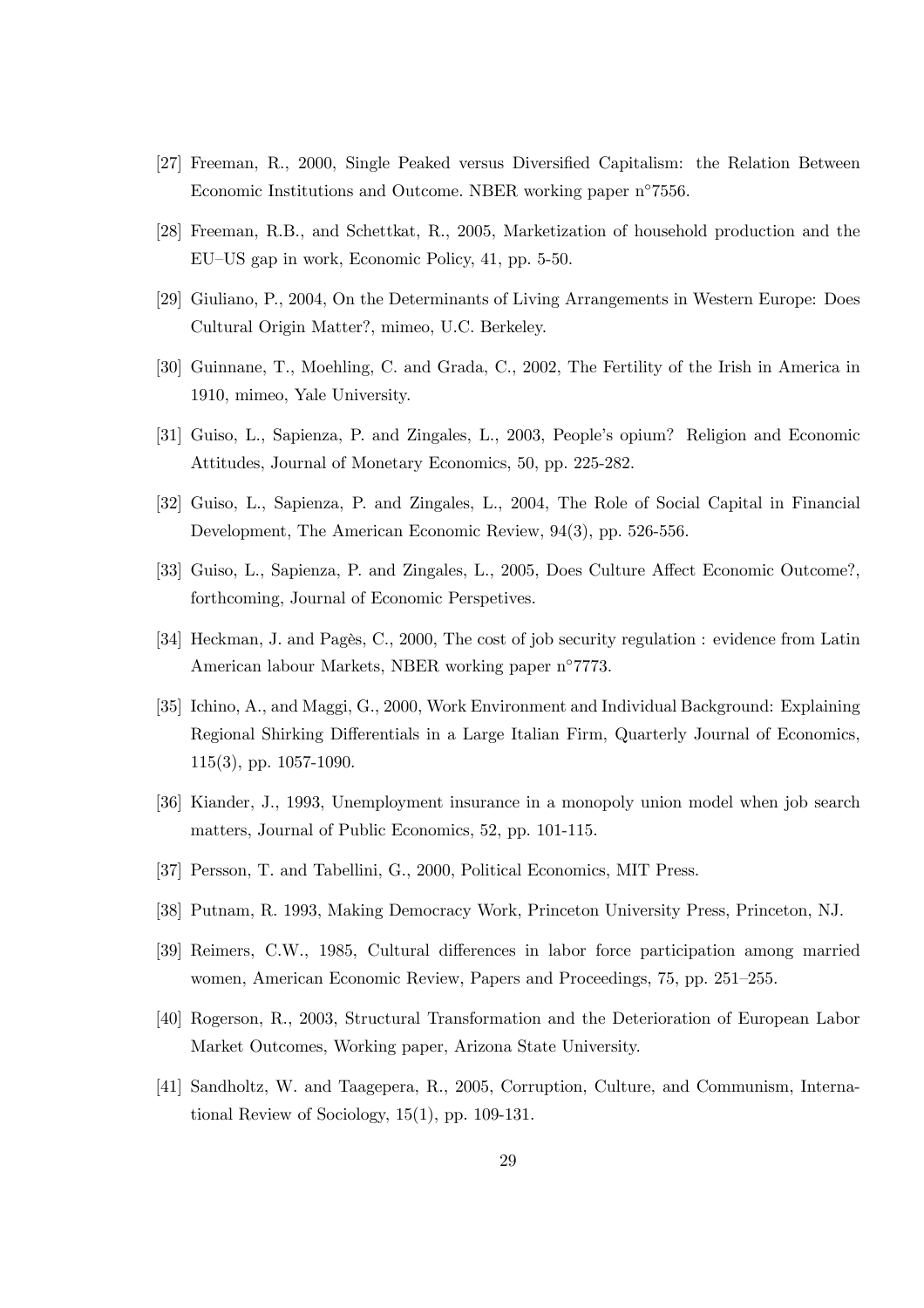[42] Tabellini, G., 2005, Culture and Institutions: Economic Development in the Regions of Europe, IGIER working paper n◦292.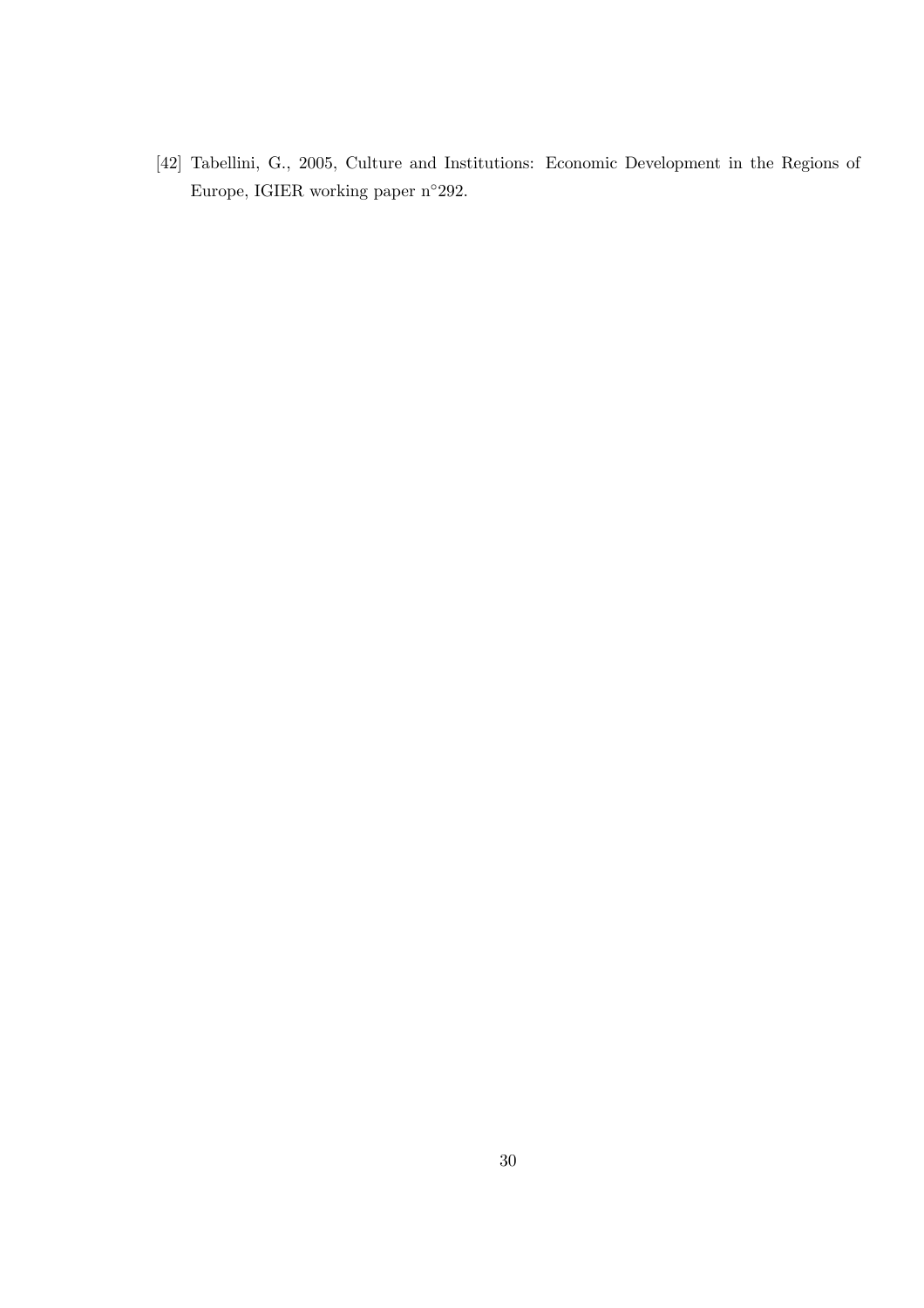# Appendix

# A The equilibrium policy  $(\tau, f, b)$

Let us first remark that the system made of the participation constraint (3) and the incentive compatibility constraint (4) can be written as

$$
v(0) \geq v(b) - \alpha \bar{h} - \gamma, \tag{A1}
$$

$$
[1 - G(X)]v(w) + G(X)v(b) = v(0) + \bar{h}.
$$
 (A2)

Therefore, the maximization program of the elected candidate reads

$$
\max_{\{w,b,X,\bar{h}\}} \int_0^{\bar{h}} \left\{ [1 - G(X)] \, v(w) + G(X)v(b) \right\} dH(h) + \int_{\bar{h}}^{+\infty} [v(0) + h] dH(h),
$$

subject to

$$
\int_{X}^{+\infty} (x - w) dG(x) - G(X)b = k,
$$
\n(A3)

$$
v(0) \geq v(b) - \alpha \bar{h} - \gamma, \tag{A4}
$$

$$
[1 - G(X)] v(w) + G(X)v(b) = v(0) + \bar{h}.
$$
 (A5)

Let us denote by  $\mathcal L$  the Lagrangian of this program and by  $\mu_1, \mu_2$  and  $\mu_3$  the Lagrange multipliers associated with contraints  $(A3)$ ,  $(A4)$  and  $(A5)$  respectively. The first-order conditions read:<sup>22</sup>

$$
\frac{\partial \mathcal{L}}{\partial w} = 0 \Leftrightarrow v'(w) = \mu_1 - \mu_3 v'(w) \tag{A6}
$$

$$
\frac{\partial \mathcal{L}}{\partial b} = 0 \Leftrightarrow v'(b) = \mu_1 + \mu_2 v'(b) - \mu_3 v'(b) \tag{A7}
$$

$$
\frac{\partial \mathcal{L}}{\partial X} = 0 \Leftrightarrow X = w - b - [v(w) - v(b)] \left( \frac{1 + \mu_3}{\mu_1} \right)
$$
(A8)

$$
\frac{\partial \mathcal{L}}{\partial \bar{h}} = 0 \Leftrightarrow \mu_3 = \alpha \mu_2 \tag{A9}
$$

The first-order conditions lead us to analyze two cases.

**Case 1:**  $\gamma \ge (1 - \alpha)v \left( \int_0^{+\infty} x dG(x) - k \right) - v(0)$ 

In that case,  $\mu_2 = 0$  implies, according to equations (A9), (A6) and (A7), that  $b = w$ . When  $b = w$ and  $\gamma \ge (1 - \alpha)v \left(\int_0^{+\infty} x dG(x) - k\right) - v(0)$ , the incentive compatibility constraint (A4) is not binding. Therefore, there is full insurance and equation (A8) implies that  $X = 0$ . Then, free entry condition implies that  $w = \int_0^{+\infty} x dG(x) - k$ .

 $^{22}$ In order to simplify the presentation of the first-order conditions, both sides of constraints (A3), (A4) and (A5) have been multiplied by  $H(\bar{h}) > 0$ .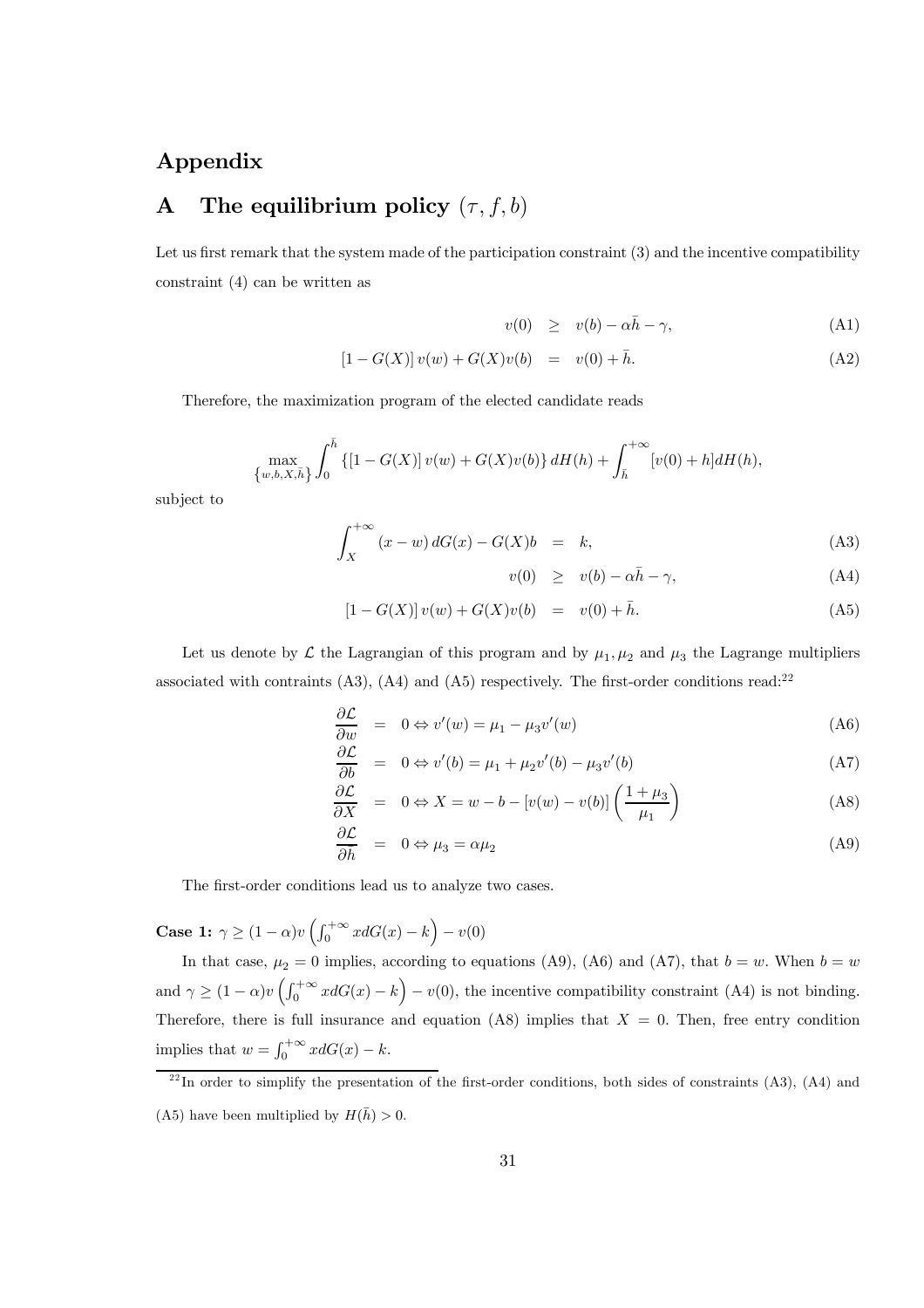**Case 2:**  $\gamma < (1 - \alpha)v \left( \int_0^{+\infty} x dG(x) - k \right) - v(0)$ 

In that case,  $\mu_2 = 0$  which still implies, according to equations (A9), (A6) and (A7), that  $b = w$ , is impossible because the incentive compatibility constraint (A4) cannot be satisfied. Therefore,  $\mu_2 > 0$ , which means that the incentive compatibility constraint  $(A4)$  is binding. Equation  $(A6)$  can be written as  $v'(w) = \mu_1/(1 + \mu_3)$ . Substituting this expression into (A8) yields

$$
X = w - b - \frac{v(w) - v(b)}{v'(w)}.
$$
\n(A10)

Therefore, the optimal value of  $(w, X, b)$  is defined by  $(A10)$ , the zero profit condition  $(A3)$  and the binding incentive compatibility constraint (A4), where,  $\bar{h}$  is defined by (A5). Then, using (A4) and (A5), it possible to define the optimal value of  $(w, X, b)$  thanks to equations (A10), (A3) and

$$
v(w) - v(b) = \frac{(1 - \alpha) [v(b) - v(0)] - \gamma}{\alpha [1 - G(X)]}
$$

# B Static comparative properties of b and X

Let us show that the optimal values of X and b are increasing with respect to  $\gamma$  when  $\gamma$  < (1 –  $\alpha)v\left(\int_0^{+\infty} x dG(x) - k\right) - v(0).$ 

The optimal value of  $(w, X, b)$  is defined by the zero profit condition

$$
\int_{X}^{+\infty} (x - w) dG(x) - G(X)b = k,
$$
\n(B11)

and

$$
X = w - b - \frac{v(w) - v(b)}{v'(w)},
$$
\n(B12)

$$
v(w) - v(b) = \frac{(1 - \alpha) [v(b) - v(0)] - \gamma}{\alpha [1 - G(X)]}.
$$
 (B13)

The zero profit condition (B11) implicitly defines w as a function of X and b. Let us denote by  $w(X, b)$ this function, whose partial derivatives are

$$
\begin{array}{rcl}\n\frac{\partial w(X,b)}{\partial X} & = & \frac{G'(X)}{1 - G(X)} (w - X - b), \\
\frac{\partial w(X,b)}{\partial b} & = & \frac{-G(X)}{1 - G(X)}.\n\end{array}
$$

When  $w = w(X, b)$ , the differentiation of equations (B12) and (B13) with respect to X, b and  $\gamma$  yields

$$
\frac{db}{d\gamma} = \frac{1}{\alpha \left\{ G(X)v'(w) + \left[1 - G(X) + \frac{1-\alpha}{\alpha}\right] v'(b) \right\}} > 0,
$$
\n(B14)

$$
\frac{dX}{d\gamma} = \frac{[v'(b) - v'(w)][1 - G(X)] - G(X)[v(w) - v(b)] \frac{v''(w)}{v'(w)}}{[1 - G(X)]v'(w) - G'(X)v''(w)(X - w + b)^2} \frac{db}{d\gamma} > 0.
$$
\n(B15)

The last equation is positive because v is concave and  $w > b$  when  $\gamma < (1-\alpha)v \left(\int_0^{+\infty} x dG(x) - k\right) - v(0)$ ¥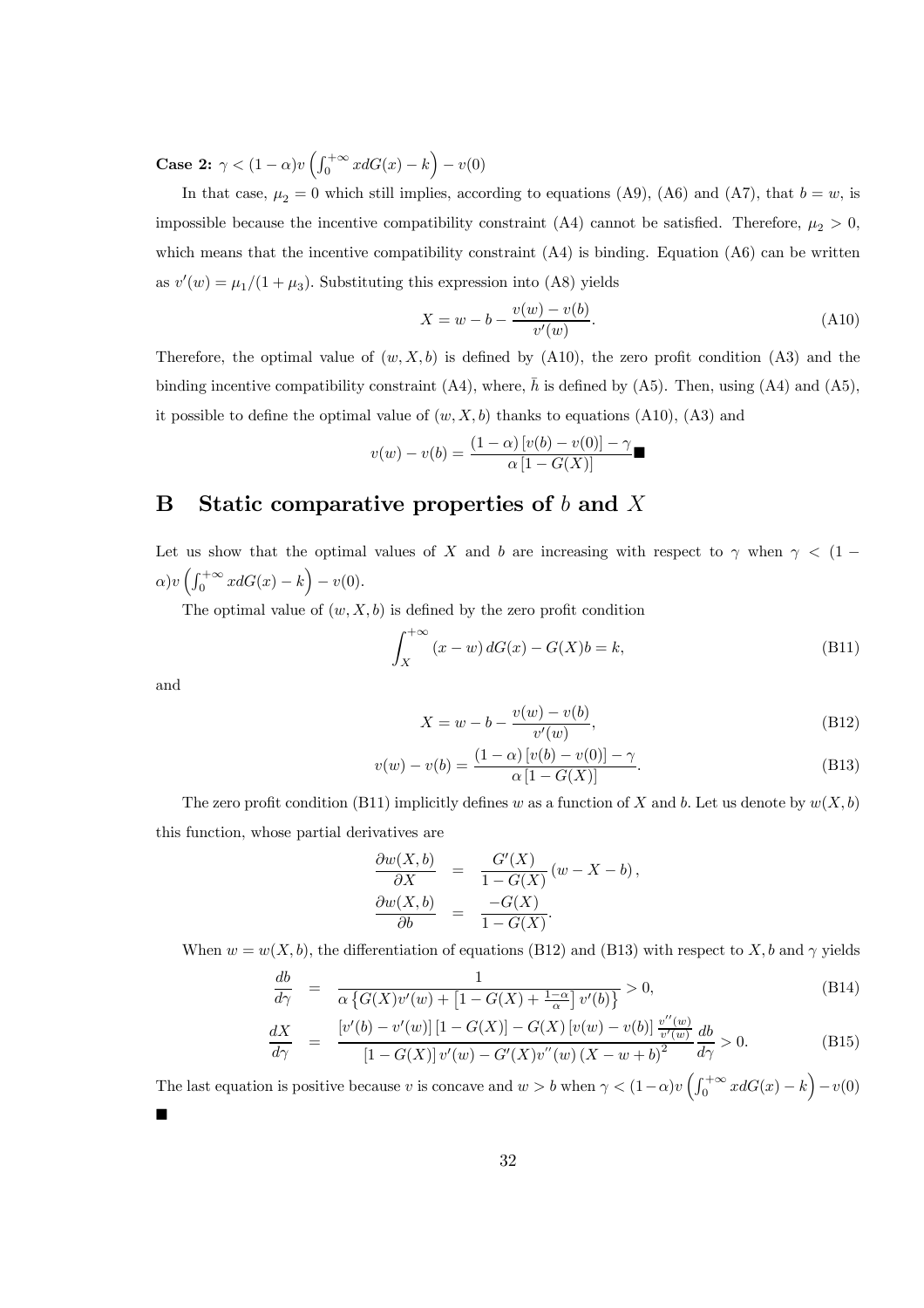# C Participation rate and the intensity of guilt feelings

Let us show that the participation rate  $H(h)$  increases with the intensity of guilt feelings. Formally, this amounts to show that  $\bar{h}$ , increases with  $\gamma$  when  $\gamma < (1 - \alpha)v \left( \int_0^{+\infty} x dG(x) - k \right) - v(0)$ . As the incentive compatibility constraint (A4) is binding,  $\bar{h}$  is defined by  $\alpha \bar{h} \ge v(b) - v(0) - \gamma$ . Using equation (B14), the derivative of  $\bar{h}$  with respect to  $\gamma$  reads

$$
\frac{d\bar{h}}{d\gamma} = \frac{\left[v'(b) - v'(w)\right]G(X)}{G(X)v'(w) + \left[1 - G(X) + \frac{1-\alpha}{\alpha}\right]v'(b)}
$$

,

which is positive because v is concave and  $w > b$  when  $\gamma < (1 - \alpha)v \left(\int_0^{+\infty} x dG(x) - k\right) - v(0)$ 

### D Data and summary statistics

Table 6 reports the sample of countries used in the WVS database and the ISSP database. Table ?? shows the main individual characteristics of the respondents in these two surveys. The variable "Age" is expressed in age. The variable "Education" is the age at which the respondent completed her highest education. The variable "Income" derives from the question : "Here is a scale of incomes. We would like to know in what group your household is, counting all wages, salaries, pensions and other income that come in". The variable is ranked into deciles. We constructed three categories : low income (1th-3th deciles), mean income (4th-6th) and high income (7th-10th).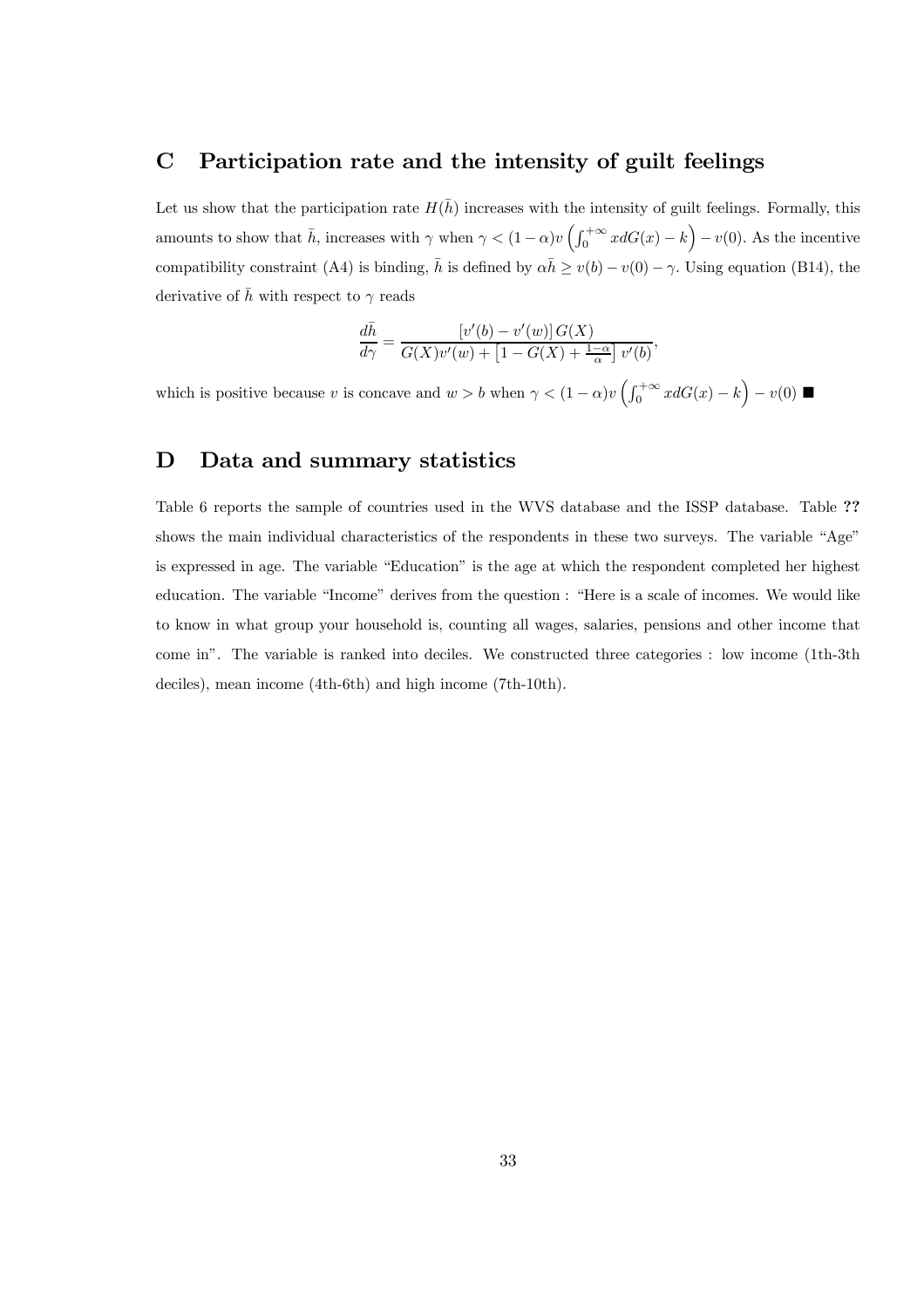| Country        | WVS (1980, 1990, 1999-2001) | ISSP (1991, 1998) |  |
|----------------|-----------------------------|-------------------|--|
|                | Observations                | Observations      |  |
| Australia      | 3131                        | 1310              |  |
| Austria        | 2840                        | 1986              |  |
| Belgium        | 5508                        |                   |  |
| Canada         | 4844                        | 974               |  |
| Chile          | 2677                        | 1503              |  |
| Czech Republic | 2790                        | 1224              |  |
| Denmark        | 2807                        | 1114              |  |
| France         | 3725                        | 1133              |  |
| Germany        | 5382                        | 2346              |  |
| Greece         | 1107                        |                   |  |
| Hungary        | 3311                        | 2000              |  |
| Ireland        | 3199                        | 2015              |  |
| Italy          | 5328                        | 1991              |  |
| Japan          | 3378                        | 1368              |  |
| Mexico         | 4761                        |                   |  |
| Netherlands    | 3038                        | 3655              |  |
| Norway         | 3558                        | 3038              |  |
| Poland         | 1998                        | 2210              |  |
| Portugal       | 2168                        | 1201              |  |
| Spain          | 8778                        | 2488              |  |
| Slovakia       | 1317                        | 1284              |  |
| Sweden         | 2854                        | 1189              |  |
| Switzerland    | 2491                        | 1204              |  |
| United Kingdom | 3573                        | 2061              |  |
| United States  | 5242                        | 2643              |  |

Table 6: Sample of countries in WVS and ISSP

L

 $\overline{a}$